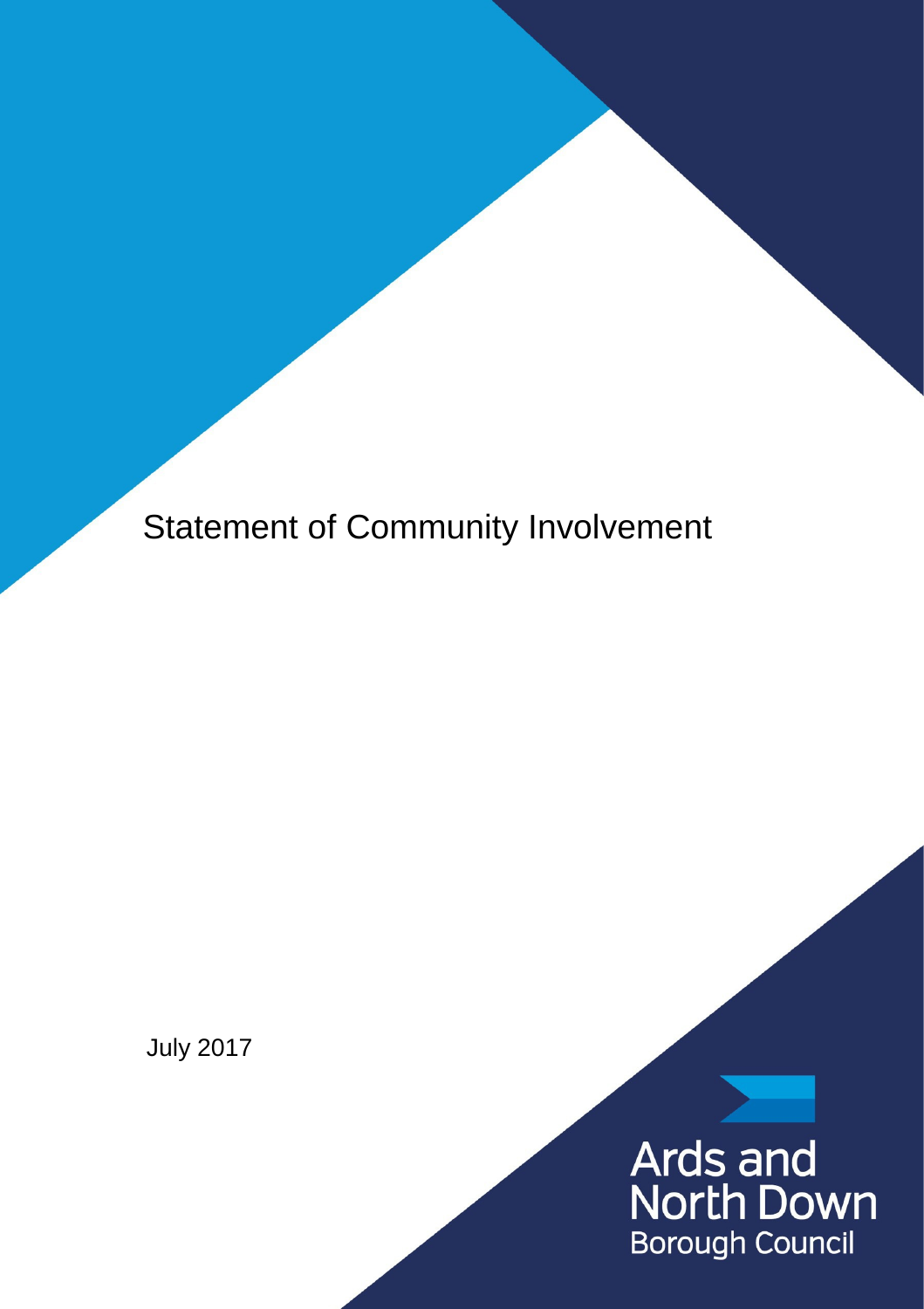**How to contact us: By email to:** [planning@ardsandnorthdown.gov.uk](mailto:planning@ardsandnorthdown.gov.uk)

**In person or by post to:** Planning Department Ards and North Down Borough Council 2 Church Street Newtownards BT23 4AP

Additional copies of the document can be downloaded from our website at [www.ardsandnorthdown.gov.uk](http://www.ardsandnorthdown.gov.uk/resident/planning) or requested via the postal address, email as above, or by telephone on 0300 013 3333.

This Statement of Community Involvement is not intended to be a source of definitive legal advice. Reference should be made to the actual legislation referred to in this statement and if any discrepancy exists the provisions of the legislation will prevail.

Should you require a copy of this document in an alternative format, it can be made available on request in large print, audio format, or Braille. It may also be made available in minority languages to meet the needs of those for whom English is not their firstlanguage.

If you have any queries regarding this document please contact us using the details above.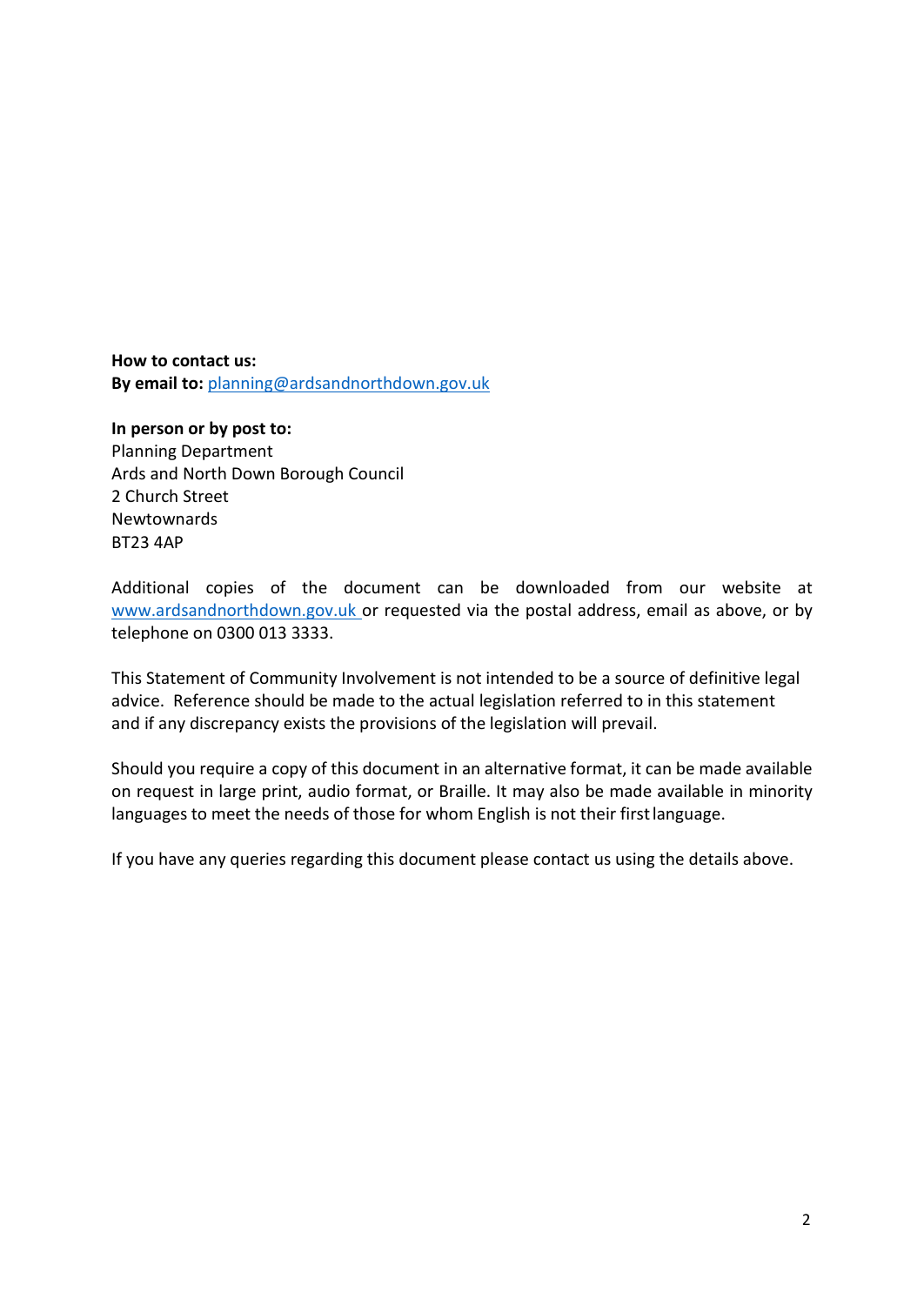# **Contents**

| 1.0                                    | What is the Statement of Community Involvement?                        |                                                                                                                | 4              |
|----------------------------------------|------------------------------------------------------------------------|----------------------------------------------------------------------------------------------------------------|----------------|
| 2.0                                    | Community Involvement in the Preparation of our Local Development Plan |                                                                                                                | 5              |
| 3.0                                    | Community Involvement in Development Management                        |                                                                                                                | 18             |
| 4.0                                    | Community Involvement in Planning Enforcement                          |                                                                                                                |                |
| 5.0                                    | Community Involvement in Supplementary Planning Guidance               |                                                                                                                | 26             |
| 6.0                                    | Community Involvement in Conservation Area Designation                 |                                                                                                                | 27             |
| 7.0                                    |                                                                        | Community Involvement in the Designation of a Simplified Planning Zone                                         | 27             |
| 8.0                                    |                                                                        | Review of the Statement of Community Involvement                                                               | 28             |
| Appendix 1<br>Appendix 2<br>Appendix 3 |                                                                        | <b>Glossary of Terms</b><br>Local Development Plan Consultation<br>Development Management Consultation Process | 29<br>33<br>34 |

**PAGE**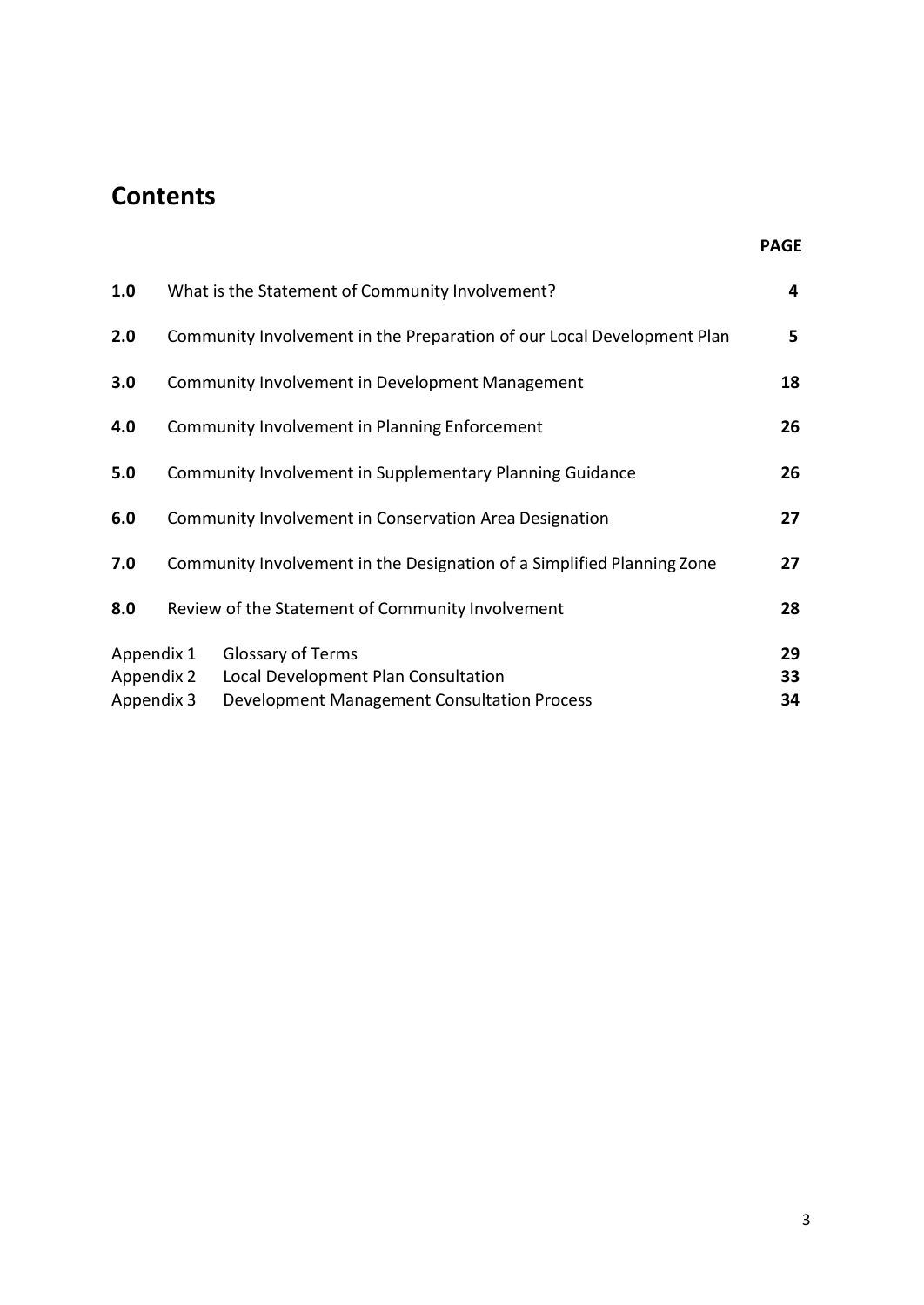# **1.0 WHAT IS THE STATEMENT OF COMMUNITYINVOLVEMENT?**

#### **Purpose**

- **1.1** The purpose of this Statement of Community Involvement (SCI) is to set out howwe shall engage with the community and key stakeholders in the delivery of planning functions. The Council's planning powers include:
	- preparation of a Local Development Plan (LDP) which shall set out what the Council area should look like and how land should be used and developed in the future;
	- receiving and making decisions on the majority of planning applicationsfor the Borough; and
	- investigation of alleged breaches of planning control and determining what enforcement action should be taken.
- **1.2** It describes who, how and when the community will be invited to participate in the different stages of both LDP formulation and the determination of planning applications, in planning enforcement and other planningmatters.

## **Participation**

## **Our Vision of Participation**

**1.3** The Council's vision as set out in its Corporate Plan is:

*"that Ards and North Down will be a place to be proud of which is moreprosperous, vibrant, healthy, sustainable and where people enjoy an excellent quality of life."*

- **1.4** This is a shared vision of participation in decision making and it is therefore aimedto ensure that:
	- (i) everyone has an early and informed opportunity to express their view onthe development of the area and have it considered before decisions aremade;
	- (ii) all groups in our community, regardless of religious belief, political opinion, racial group, age, sex, marital status, physical ability, sexual orientation, and those with and without dependants are enabled and empowered to participate.
- **1.5** It is intended to adopt a proactive and timely approach to community involvement through a process of providing clear information and encouraging participation during plan preparation and planning application submission, assessment and determination. The process must, therefore, be informative, user friendly, as inclusive as possible, and conducted in an open and transparent way. Every effort is to be made to engage the community, record views and providefeedback.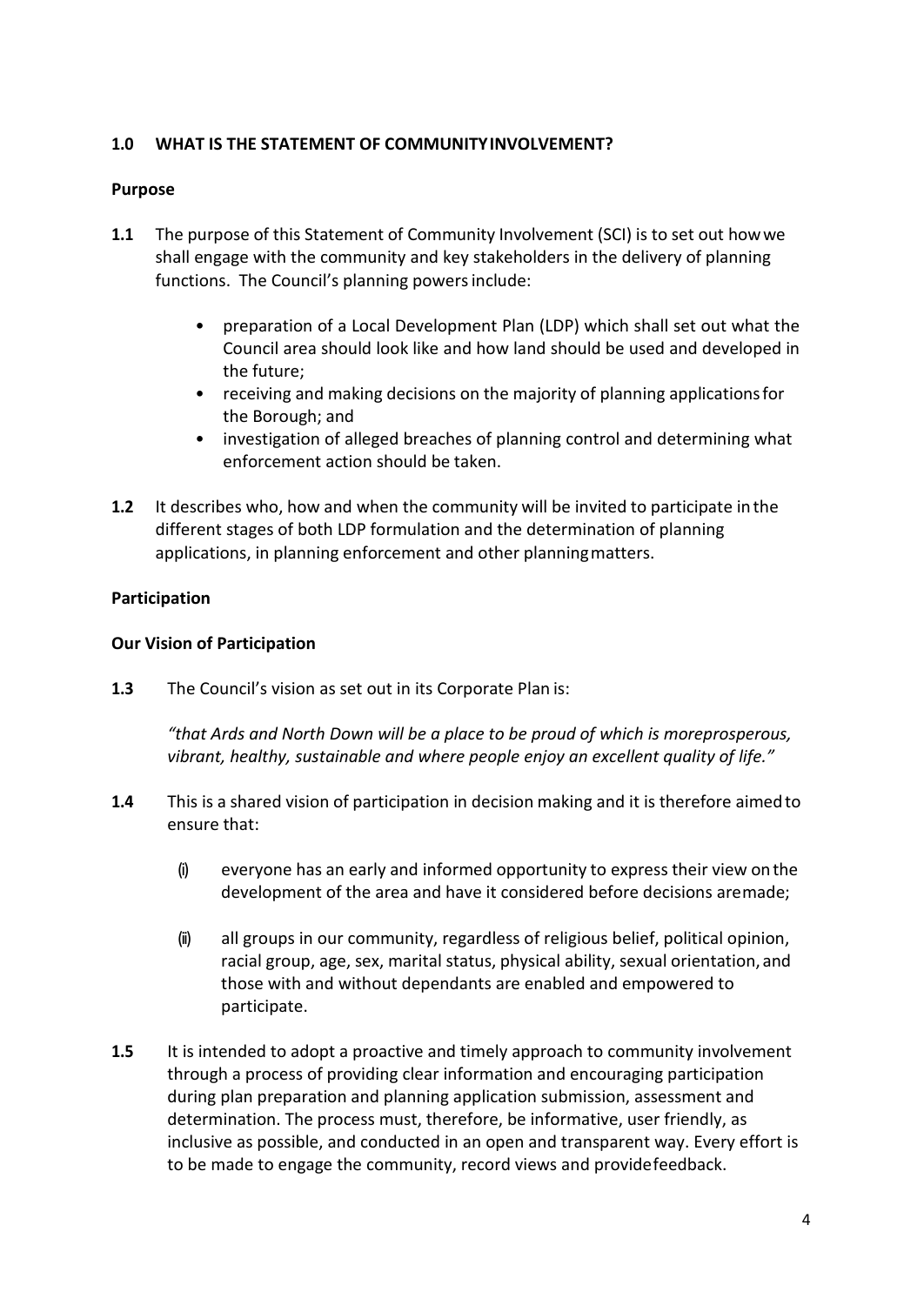- **1.6** Community planning is a further new power that will have a significant impact upon how we engage with our residents and empower them to help us make decisions for the new Borough.
- **1.7** Councils have a statutory responsibility to participate and lead in community planning. The Local Government (Northern Ireland) Act 2014 and the Planning Act (Northern Ireland) 2011 link the community planning and development plan processes suggesting that the LDP should be 'the spatial reflection of the community plan'. The Local Government Act defines community planning as 'a process whereby Councils, statutory bodies and communities work together to develop and implement a shared vision for promoting the wellbeing in an area.' When considering well-being community plans should include the social, economic and environmental factors which can impact on communities and citizens.
- **1.8** Every effort will be made to establish linkages between the community planningand local development planning processes, especially in relation to community engagement.

# **2.0 LOCAL COMMUNITY INVOLVEMENT IN THE PREPARATION OF THELOCAL DEVELOPMENT PLAN**

# **Purpose**

- **2.1** The purpose of the Ards and North Down Borough Council LDP, is to inform the general public, statutory authorities, developers and other interested bodies of the policy framework and land use proposals that will implement the strategicobjectives of the Regional Development Strategy (RDS); take account of the Council's Community Plan; and guide development decisions within the Borough up to2030.
- **2.2** The LDP will comprise 2 separate documents. The first document is called the Plan Strategy (PS) and will set out the Council's vision and strategic objectives and strategic policies for the future development of the area with a spatial strategythat indicates in broad strategic terms the locations where different types of development will be promoted. This will be followed by a Local Policies Plan (LPP) which will include the site-specific proposals, policy designations and land-use zonings that will be required to deliver our vision, objectives, spatial strategy and strategic policies of the Plan Strategy. Once adopted, the LDP will replace the current development plans for the borough and operational planningpolicies produced by the Department of the Environment.
- **2.3** Prior to the preparation of these two plan documents, we will identify key planning issues and define a range of options for addressing these issues which will informthe publication of a Preferred Options Paper (POP).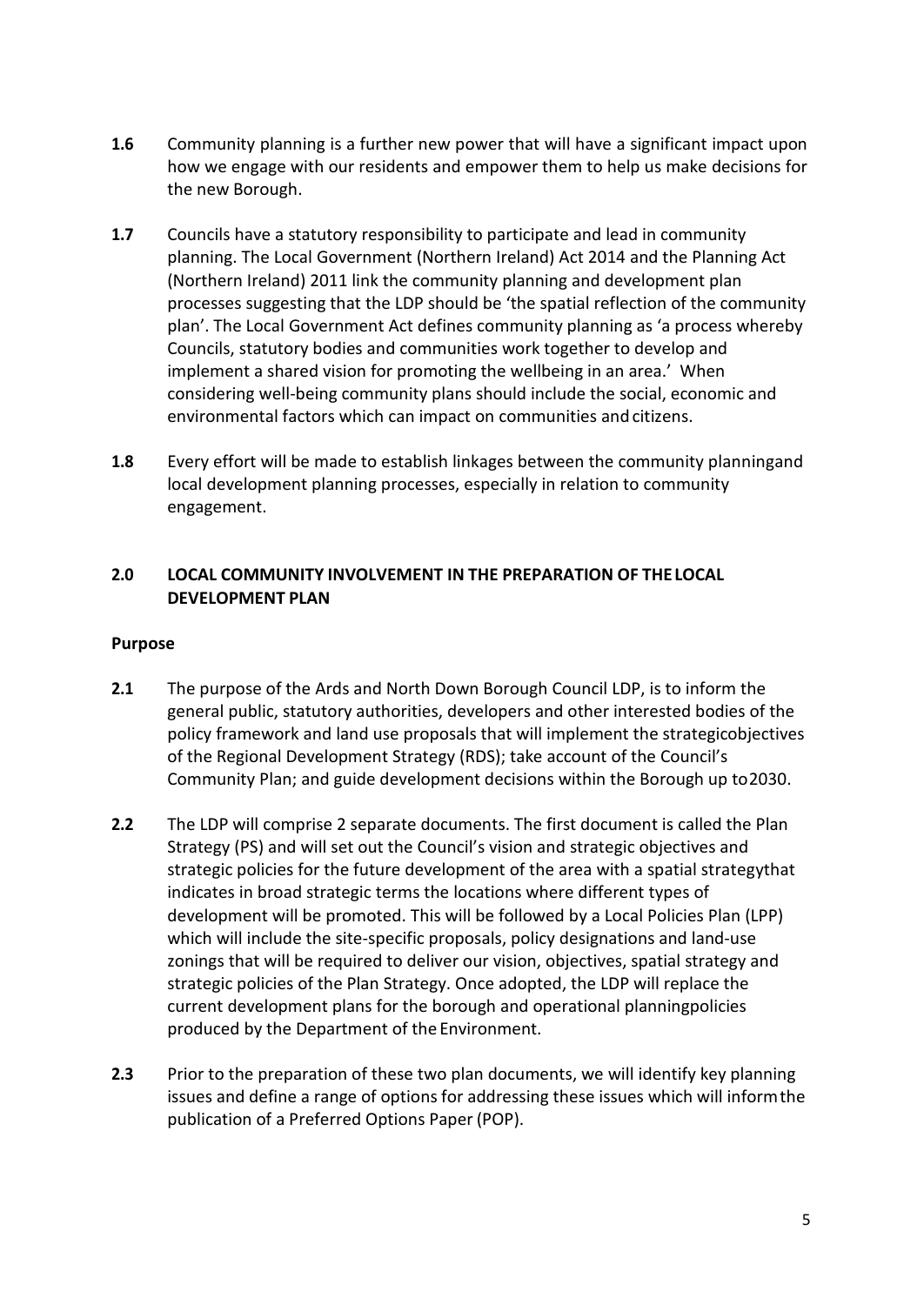**2.4** To ensure that the policies and proposals in the LDP are socially, economically and environmentally sustainable, we will undertake a Sustainability Appraisal (SA) which will run parallel to the preparation of the POP, Plan Strategy and Local Policies Plan.

## **Who can get involved?**

- **2.5** Anyone who wishes to get involved in the preparation of this LDP will beencouraged to do so at the opportunities provided. In particular the views of the following groups of people are welcomed:
	- people living within the Borough;
	- voluntary groups;
	- community forums / groups / umbrella organisations;
	- **environmental groups;**
	- **residents groups;**
	- business interests; developers / landowners/Investors;and
	- **elected representatives.**
- **2.6** Elected Members, forums, community and residents groups provide a voice forthe local community. Other voluntary and interest groups also bring a special knowledge and can ensure that important concerns are addressed.

#### **Empowering disadvantaged and under-represented groups**

- **2.7** Section 75 of the Northern Ireland Act 1998 requires a public authority, in carryingout its functions relating to Northern Ireland, to have due regard to the need to promote equality of opportunity between:
	- persons of different religious belief, political opinion, racial group, age,marital status or sexual orientation;
	- **n** men and women generally;
	- **Persons with a disability and persons without; and**
	- persons with dependants and persons without.
- **2.8** In addition, without prejudice to the above obligations, public authorities arerequired to have regard to the desirability of promoting good relations between persons of different religious belief, political opinion or race. The above Section 75 groups are important participants within the planning process and include people who traditionally have been under-represented or disadvantaged. These groups will be targeted through the consultation process on the LDP in order to obtain their views and contribute to the consideration of equality issues under Section 75. Their views on any equality screening documents or Equality Impact Assessments will also be sought within the specified period for comment along with the draft PS and draft LPP.
- **2.9** To ensure that the LDP and consultation documents are accessible to everyonethey will be made available online on the Council's website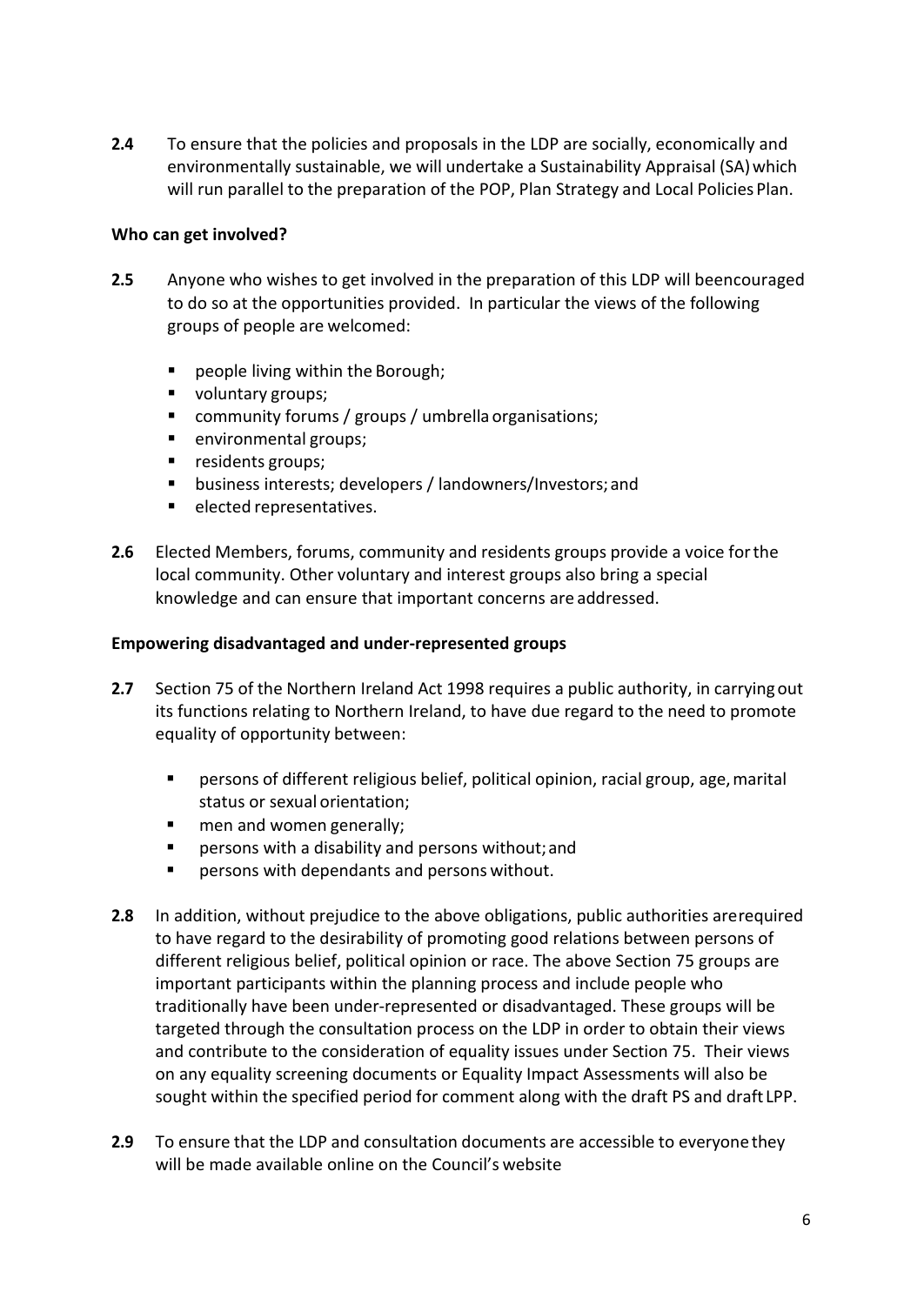[www.ardsandnorthdown.gov.uk](http://www.ardsandnorthdown.gov.uk/) and upon request in different formats. The Council will take all reasonable steps to provide documents in the requested alternative formats. Plain English is to be used for all publications. A telephone number will be stated on each document. If for any reason, a request for a document in a particular alternative format cannot be met, other possible solutions will be explored.

## **How and when will the community be involved?**

- **2.10** The local development plan process involves a number of key stages, eachpresenting opportunities for community involvement. Each of these stages is identified with details of how community and stakeholders can get involved. The actions will fulfil, and in some cases exceed, the statutory requirements on public consultation. Once published, the LDP Timetable will outline an indicative timeframe for each of the stages, including production of Plan Strategy and the Local Policies Plan. The timetable (when agreed) will be available to view at the Council's Planning office and published on the Council's website at www.ardsandnorthdown.gov.uk
- **2.11** Notification shall be placed in the press regarding the availability of the timetable (paragraph 2.10 above). The current newspapers available to the Council for advertisement of the LDP Process are the Newtownards Chronicle and the Bangor Spectator.
- **2.12** The Council's methods of engagement of the local community in the LDP processare set out below.

# *Initial Plan Preparation and Data Collection*

**2.13** Surveying and information gathering will be an ongoing function of the Council, however, it will be particularly important at this early stage of plan preparation. Information obtained at this stage will be used to establish the social, economic and environmental characteristics of the plan area which shall enable the Council to determine the issues which need to be addressed and the options for addressing them. The initial findings from the evidence base will help inform the preparation of the (POP). The POP will also be accompanied by Scoping Reports for the Sustainability Appraisal (SA), including Strategic Environmental Assessment (SEA) and the draft Equality Impact Assessment(EQIA).

- **2.14** During this stage the Council will:
	- Set up a **Steering Group** / high level coordinating body that will ensure anoverview and strategic input to the plan process.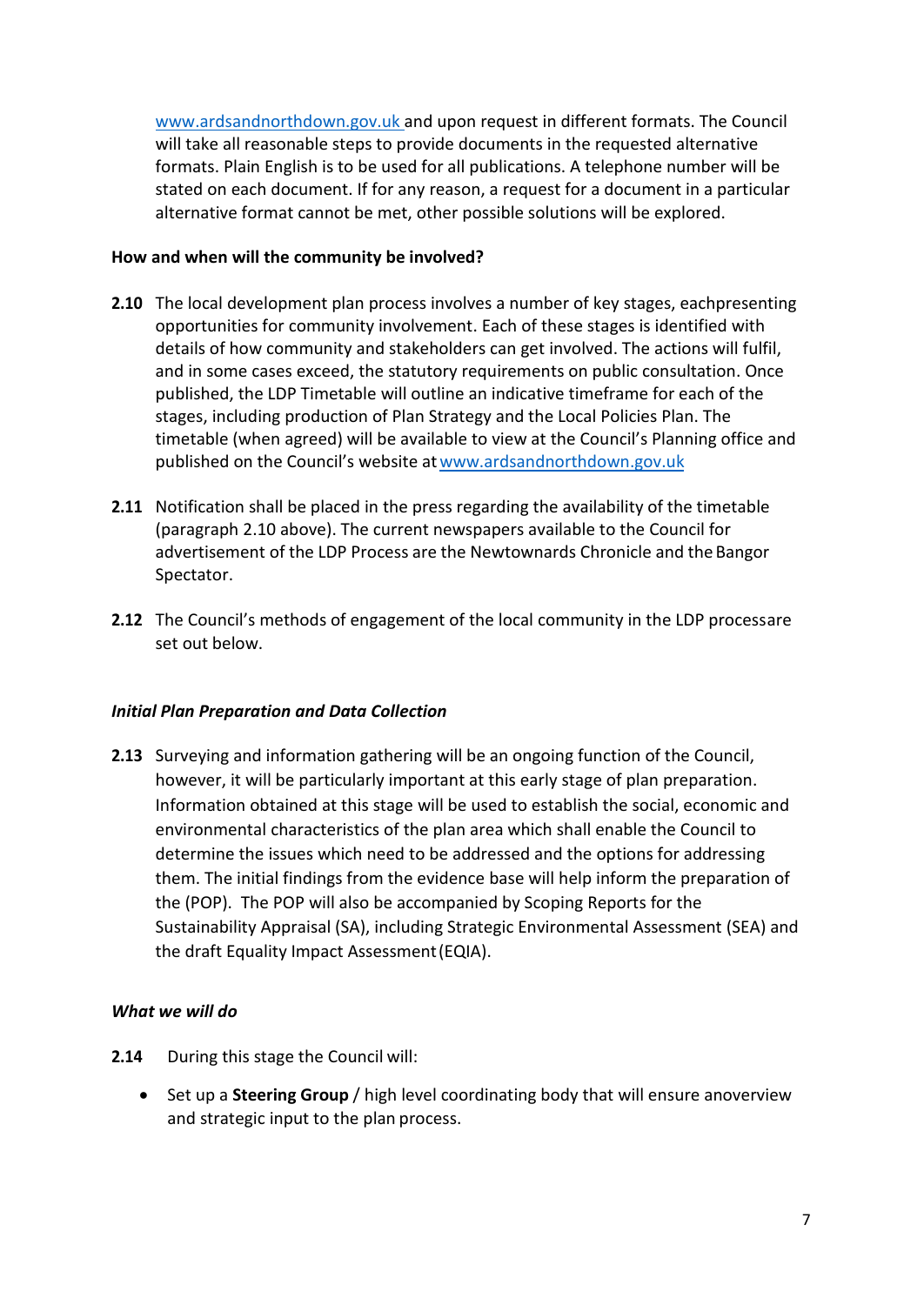- Set up a **Project Management Team** comprising Senior Officers from the Counciland the Principal Planning Officer. The team will invite representatives from the key statutory/government departments and adjoining councils where appropriate. The purpose of the team is to ensure key consultees co-operate in the plan making process. The Project Management team will be consulted on and act as the screening and scoping group for the SA, incorporating SEA, and EQIA.
- Engage with key consultees who will receive written invitation requesting them to participate in the plan making process by providing information on the keystrategic issues that the Local Development Plan should address;
- Engage with underrepresented (Section 75) groups who will be invited to identify whether there are any types of planning policies which are likely to have asignificant impact on the groups they represent. They will also be provided opportunity to identify any particular issues or needs which they feel the plan should address. Where requested this can be done through a face to face meeting with a planning official. Any comments received will be taken into account when screening and scoping the Equality Impact Assessment;
- Consult with statutory consultation bodies on the Scoping Report of theSA incorporating SEA;
- Issue a Public Notice to confirm:
	- (i) the commencement of work on the Council's new Local DevelopmentPlan;
	- (ii) publication of the timetable; and
	- (iii) how to view or obtain copies of the timetable.
- **2.15** The Public notice will be placed on the Council's website [www.ardsandnorthdown.gov.uk](http://www.ardsandnorthdown.gov.uk/) and appear in the local newspapers (referred to at para 2.11 above) for 2 consecutive weeks.
- **2.16** Consult with neighbouring Councils if there are matters which require survey workor information from those neighbouring districts in order to ascertain potential cross boundary impacts.

# *Publication of the Preferred Options Paper (POP)*

**2.17** The Council's Preferred Options Paper (POP) will set out the key plan issues and the preferred options available to address them. The POP is a consultation paper to promote debate on issues of strategic significance which are likely to influence the shape of future development within the Borough. The intention is to stimulate a wide-ranging, yet focused, debate and encourage feedback from a wide variety of interests. Any representations or views received as a consequence of itspublication will be considered whilst formulating the draft Plan Strategy.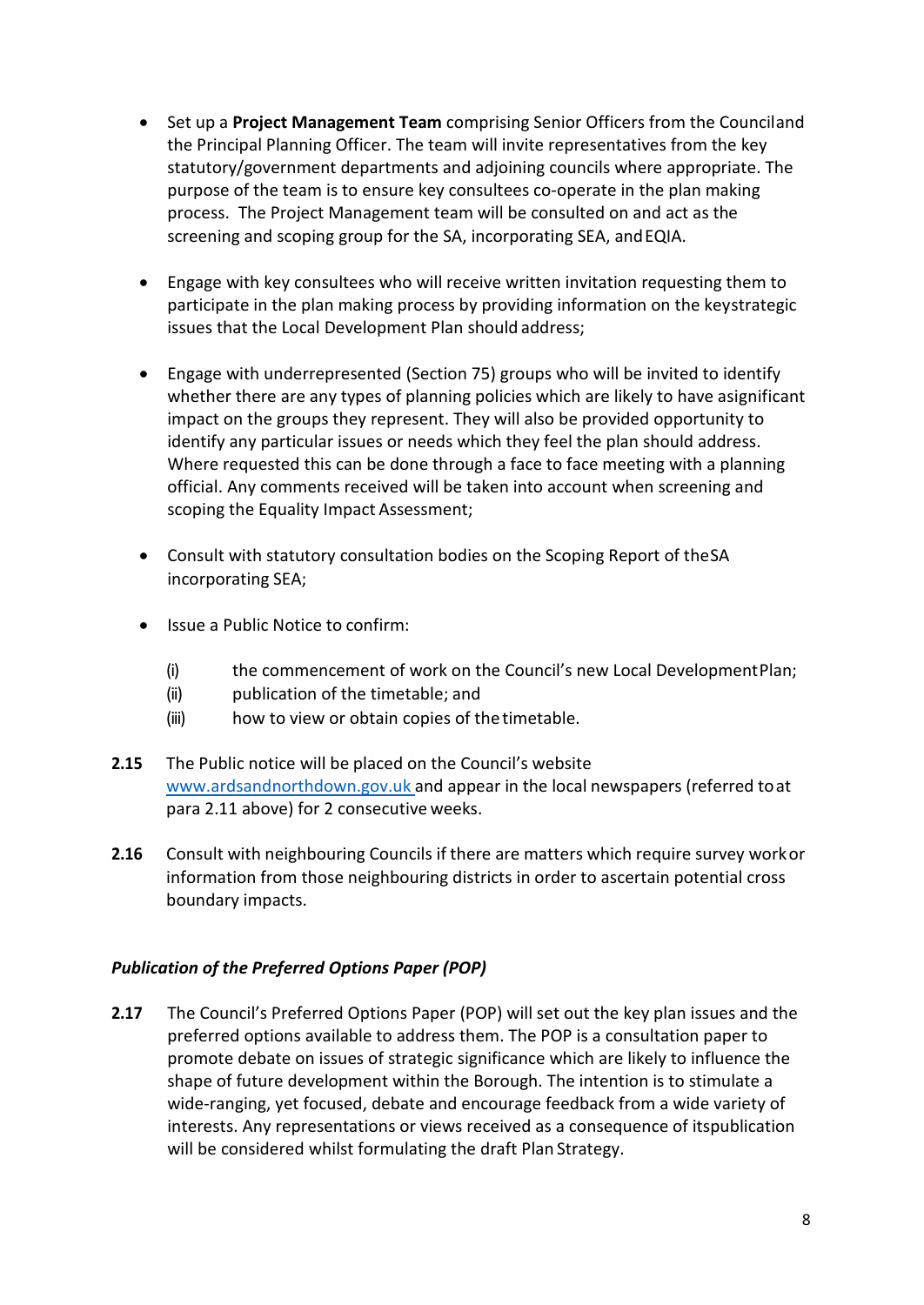**2.18** The POP is also subject to the initial stages of Sustainability Appraisal (SA), including Strategic Environmental Appraisal (SEA), and Equality Impact Assessment (EIA). The SA is a continual process which runs parallel with the preparation of the POP andthe LDP. A SA interim report, (consisting of SA Scoping Report and assessment of alternatives) will accompany the POP.

## **What we will do**

- **2.19** During this stage the Council will:
	- **Hold launch event** and issue a press release highlighting publication of ourpreferred options;
	- **Make available** on the Council's website and at the Council Office the POP andother supporting documentation including SA Scoping Report and Equality Impact Assessment and provide hard copies upon request at a specified price;
	- Hold public engagement **events and exhibitions** with drop-in sessions atlocations throughout the Borough where our Planning Officers will be available to answer questions;
	- **Write to** all Key Consultees and Elected Members providing them with a copy ofthe POP and relevant supporting documentation ; invite them to attend the launch; request that they provide comments within the specified consultation period; and inform them of the public engagement events, exhibitions and drop-in sessions;
	- Contact local community groups and under-represented (Section 75) groupsadvising them how to obtain a copy of the POP and inviting them to comment within the specified consultation period, attend the public engagement events, exhibitions, and drop-in sessions, and offering the opportunity of a meeting with planning officers to record their views;
	- Issue a Public Notice to confirm:
		- (i) Publication of the POP and invite comment within the specified consultation period (a period of not less than 8 weeks or more than12 weeks);
		- (ii) Details of public engagement events, exhibitions and drop-in information sessions during the consultation period; and
		- (iii) Publication of the Screening and Scoping Papers for the SA (incorporating SEA) and Equality Impact Assessments andinvite comments;

This public notice will be placed on our website and appear in the local press for two consecutive weeks. A notice will also be placed in the Belfast Gazette.

• Make the evidence base available on the Council's website and make hardcopies available on request at a specified price;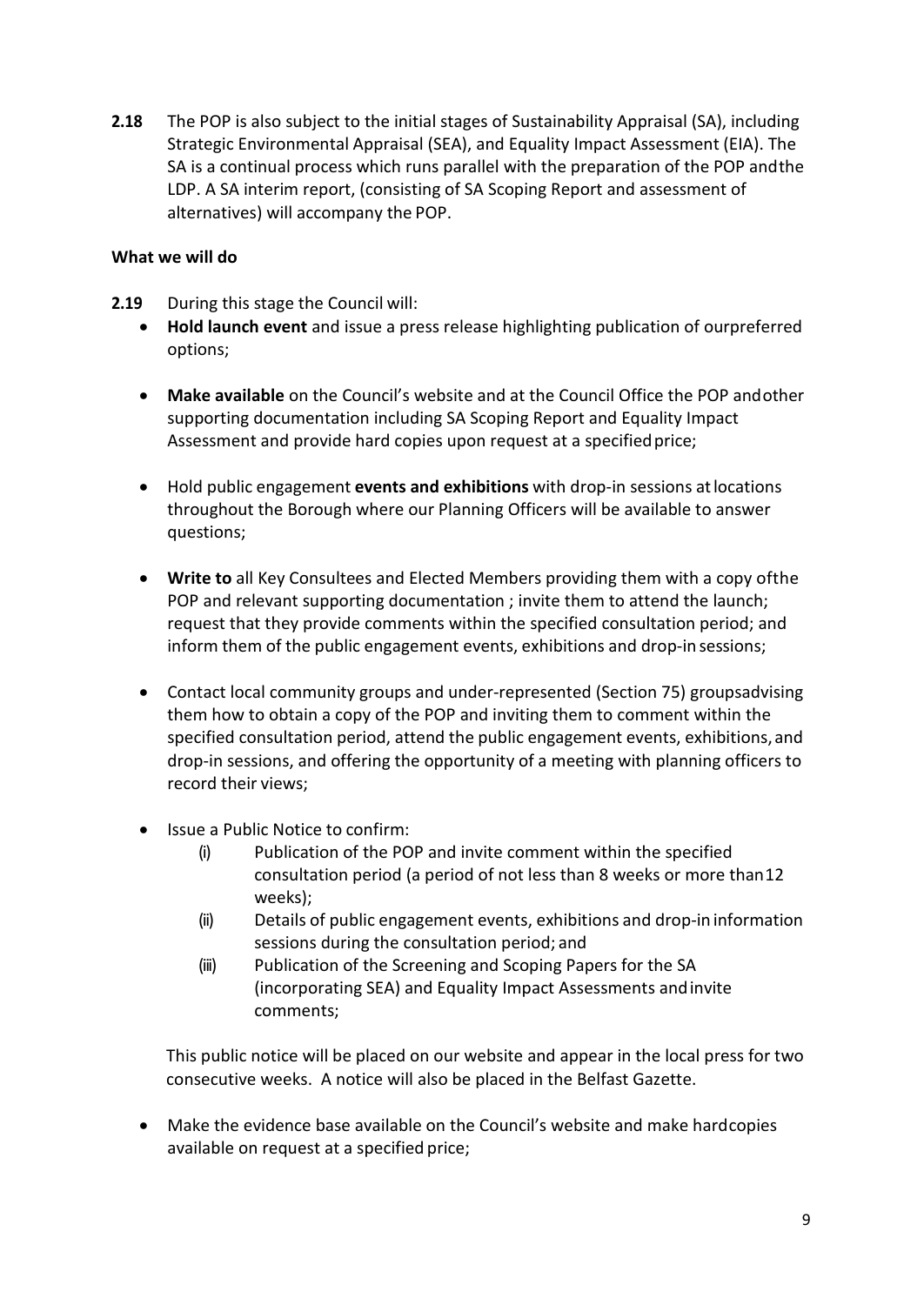- Present a Public Consultation Report to Elected Members following the end of the consultation period. This will contain a summary of representations and Planning Officers' comment. A written record will be taken of where Elected Members take differing views to that recommended in the report, along with the rationale forthat view. This will be taken into account whilst formulating the Draft PS;and
- Provide the opportunity to the Project Management Team to comment on emerging policy for inclusion in the Draft PS. The participation of this team will also form an integral part of testing emerging policy through the SustainabilityAppraisal.

# *Preparation and publication of the Plan Strategy*

**2.20** This stage of the LDP process consists of the preparation and publication ofthe draft Plan Strategy (PS). The PS provides the strategic policy framework for the district and will establish a vision for the council area alongside objectives and strategic policies to achieve the vision. It provides the framework for the later development of the Local Policies Plan.

- **2.21** During this stage the Council will:
	- Hold **launch event and exhibition** and issue press release to announcethe publication of the Draft PS ;
	- Make available on the Council website and at the Council Office the Draft Plan Strategy and any other supporting documentation including the Sustainability Appraisal Report and Equality Impact Assessment and provide hard copiesupon request at a specified price;
	- Hold **public exhibitions and engagement events** throughout the Borough. Planning Officers will be available to answer any questions on the content of the material presented;
	- Issue a **public notice** in the local newspapers for two consecutive weeks, in the Belfast Gazette and on the Council's website [www.ardsandnorthdown.gov.uk](http://www.ardsandnorthdown.gov.uk/)  detailing:
		- (i) Publication of Draft PS Plan Strategy and accompanying SA Report andEQIA and how to view or obtain copies;
		- (ii) The dates and locations of public exhibitions;
		- (iii) The 8 week consultation period and closing date for receipt of representations to the Draft PS and accompanying SA Report andEQIA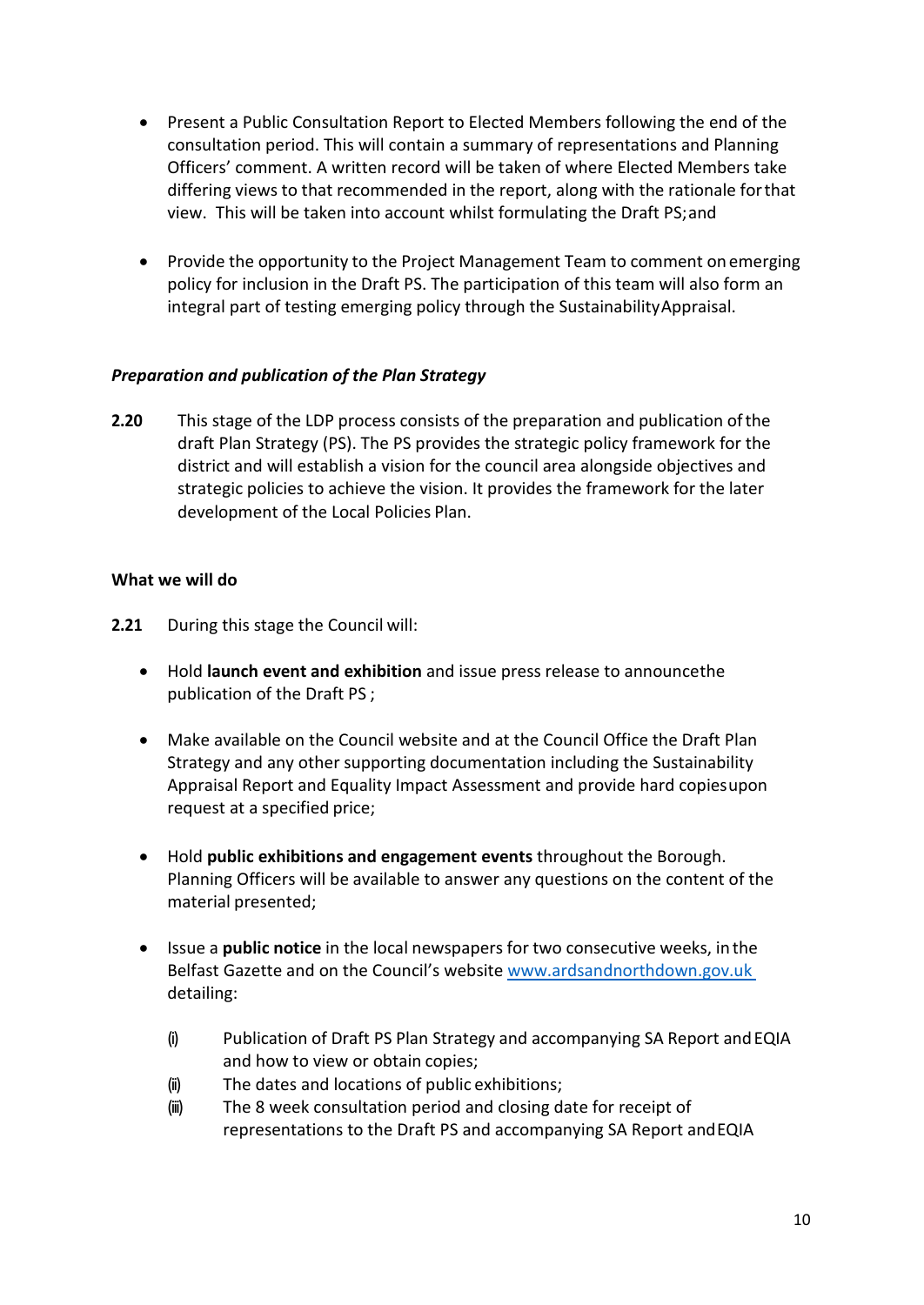- **Write to key consultees and Elected Members** to inform them of: thepublication of the Draft PS, the dates of the public exhibitions; the specified consultation period and the closing date for representations and provide them with a copy of the document;
- **Write to all who submitted a representation to the POP** informing them of the publication of the Draft PS and accompanying documents; advising how they can view or obtain copies; the dates of the public exhibitions; the consultationperiod and closing date for representations.

# *Representations to the draft Plan Strategy*

**2.22** All representations to the draft PS are to be made available for public inspection as part of the public consultation process. Interested parties may also comment on site specific representations that have been received (counter representations). These will also be considered at the Independent Examination.

- **2.23** During this stage the Council will:
	- **Make available** copies of representations for inspection at the Council'sPlanning Office and on the Council's website. Hard copies of representations can also be provided upon request at a specified price;
	- **Write to key consultees**, the Council's Elected Members and any person that has submitted and not withdrawn a representation, informing them thatrepresentations are available for inspection and the places and times at which they can be inspected;
	- **Issue a public notice** in the local newspapers for two consecutive weeks, in the Belfast Gazette, and on the Council's website a[twww.ardsandnorthdown.gov.uk](http://www.ardsandnorthdown.gov.uk/)  detailing:
		- (i) the availability of representations for inspection; and
		- (ii) the 8 week consultation period including closing date for submissionof counter representations.
	- **Make available** for inspection at the Council's Planning Office and on theCouncil's website copies of any counter representations; and
	- **Report any** counter representations to Council's ElectedMembers
	- Representations and counter-representations will be considered before being submitted alongside the PS, and all other supporting documents, to theDepartment for Infrastructure (DFI) for it to cause an Independent Examination(IE).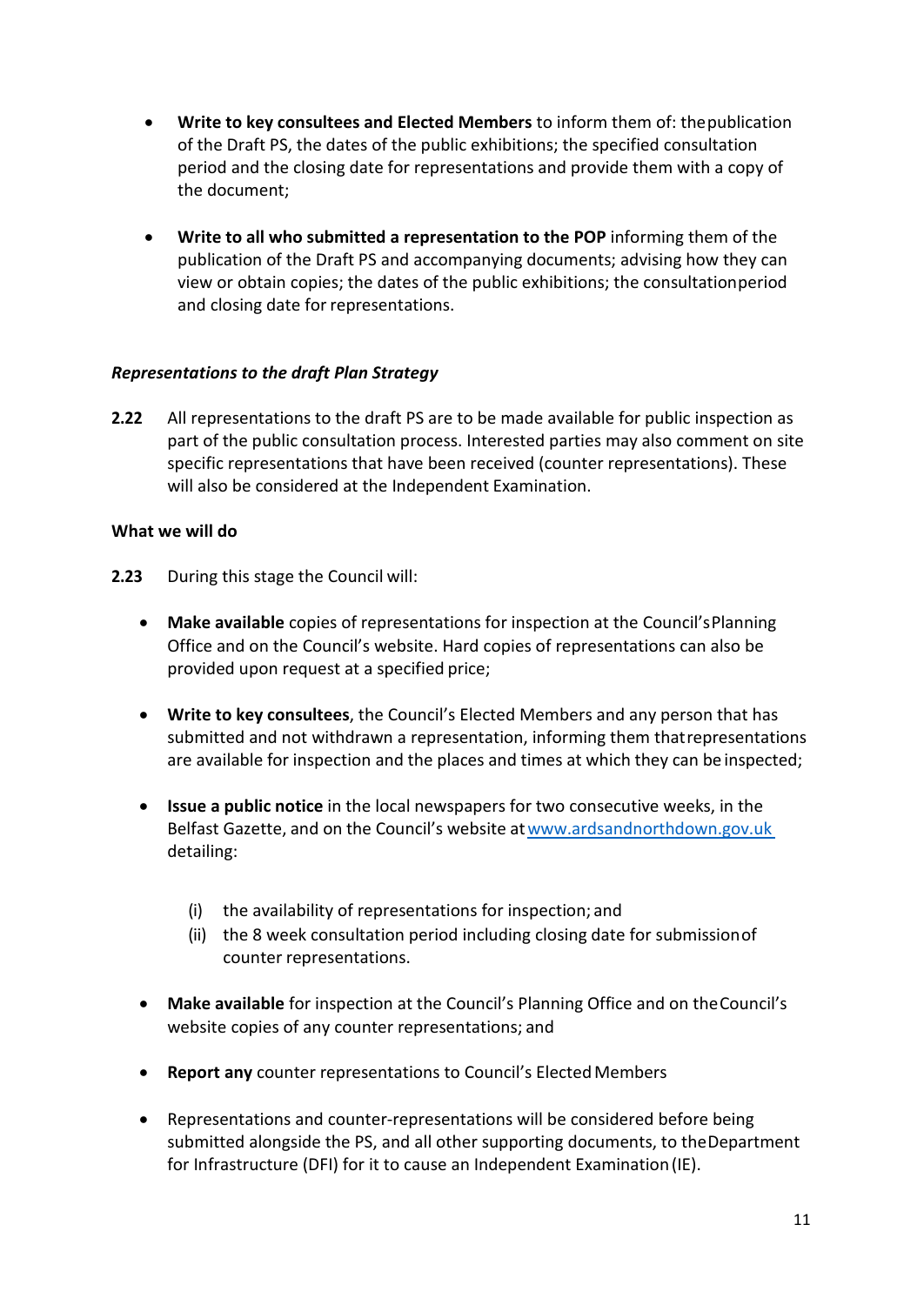# *Submission of Plan Strategy to Department for Infrastructure*

**2.24** The Council will not submit the PS and associated documentation to the DFI unlessit considers that it is ready for IE. The purpose of the IE is to determine whether the PS is sound, taking into account representations and counter representations. The body appointed by the DfI must consider all representations and counter representations before it makes recommendations, giving reasons<sup>1</sup>.

#### **What we will do:**

- **2.25** During this stage the Council shall:
	- **Make available** for inspection in the Council's Planning Office and on the Council's website at a copy of the PS and all supporting documentation forwarded to the DFI in accordance with the Regulations;
	- **Issue a public notice** in the local newspapers for two consecutive weeks andgive notice in the Belfast Gazette and on the Council's website that the plan and supporting documentation has been submitted to the DFI;
	- **Notify consultation bodies** and anyone who has made a valid representation and valid counter-representation to the PS notifying them that the submitted plan and supporting documentation are available for inspection at the Council's Planning Office;

# *Publicity for Independent Examination (IE)*

**2.26** The Council will undertake further publicity measures in relation to the dateand timing of the Independent Examination of the PS.

<span id="page-11-0"></span><sup>&</sup>lt;sup>1</sup> Under section 10(7) of the 2011 Act, "Any person who makes representations seeking to change a development plan document must (if that person so requests) be given the opportunity to appear before and be heard by the person carrying out the examination." DFI Development Plan Practice note 9 Version 2 indicates that '*This 'right' to appear and be heard applies to a person who has made a representation seeking to change a development plan document, but does not apply to a person who has made acounter representation. However an independent examiner may invite anyone to appear before and be heard at the examination if the examiner thinks that person's oral evidence is likely to materially assist in determining the soundness and sustainability of the development plan document'*. The Independent Examiner appointed by DFI makes arrangements for the procedure of the IE including invitations to appear.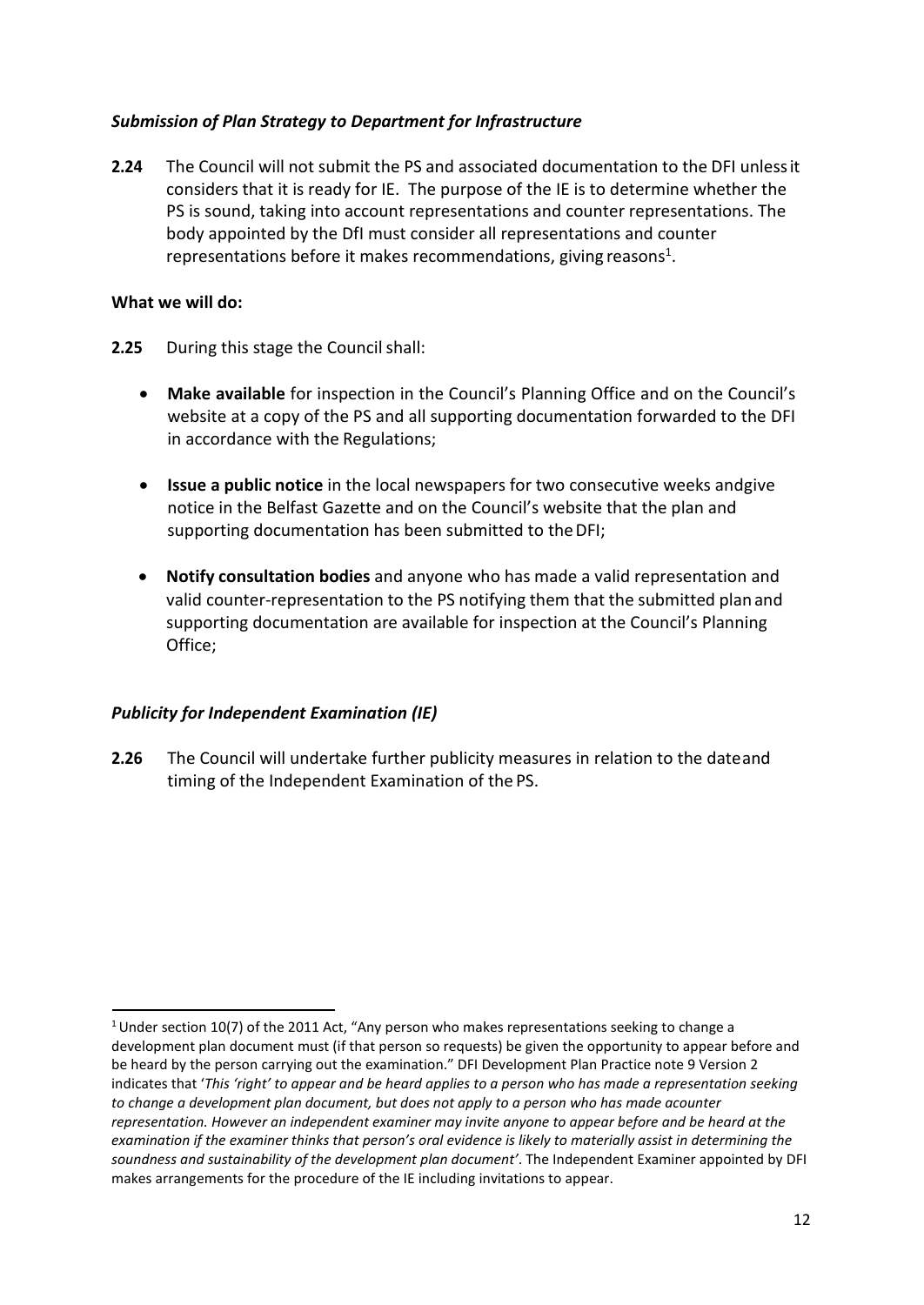## **What we will do:**

- **2.27** During this stage the Council shall:
	- **Continue to make available** on the Council's website a copy of the PSand supporting documentation;
	- **Issue a public notice** at least 4 weeks prior to the IE in the local newspapers and Belfast Gazette for two consecutive weeks, and on the Council's website at [www.ardsandnorthdown.gov.uk](http://www.ardsandnorthdown.gov.uk/) stating:
		- $(i)$  the date, time and place at which the examination will be held;
		- (ii) whether the Planning Appeals Commission or a person appointedby the Department for Infrastructure will carry out the IE ; and
		- (iii) that representations and counter representations are availablefor inspection.
	- **Notify consultation bodies** and any person who has made and not withdrawn a representation/ counter representation of the full details of the IE at least 4weeks prior to its commencement.

# *Adoption of the Plan Strategy*

**2.28** Following the IE, the DfI will issue a Direction to the Council, requiring it to adoptthe draft Plan Strategy as originally prepared or with modifications.

#### **What we will do:**

**2.29** During this stage the Council will:

- Issue a **public notice** in the local newspapers and Belfast Gazette for twoconsecutive weeks and on the Council's website of the:
	- (i) date of adoption of the Plan Strategy;
	- (ii) where to get copies of the Plan Strategy and any accompanyingdocuments, the Department' s Direction and the Independent Examiner'sReport;
- **Make the Plan Strategy and any accompanying documents, the DFI's Directionand Independent Examiner's Report available at the Council's Planning Office and** on the Council's website, with hard copy available on request for a specifiedprice;
- **Write to key consultees and those submitting valid representations and valid counter representations** advising them of the adopted PS, and where to obtain copies together with the DFI Direction and the Independent Examiner's Report; and also advising them of the commencement of work on the Local Policies Plan.
- Notify any person who has asked to be notified of the adoption of the PS.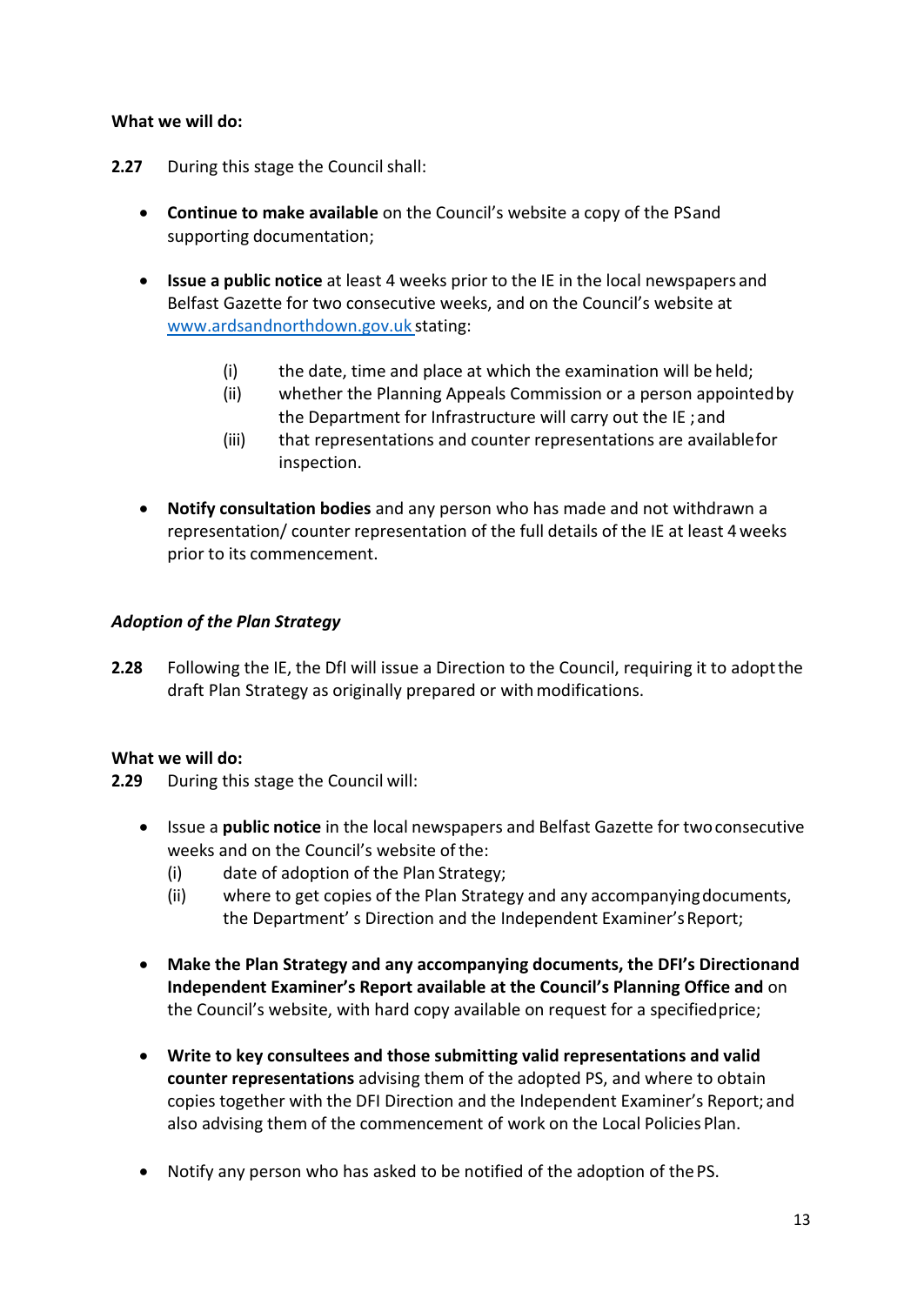**2.30** In an event of the Council being directed by the DfI to withdraw the PS, theCouncil will issue a public notice in local newspapers and in the Belfast Gazette and on the Council website that it has been withdrawn and the reasons for the withdrawal. The Council will also notify consultation bodies and any person who made a representation or counter-representation in relation to thePS.

## *Preparation of the Local Policies Plan*

**2.31** The Local Policies Plan (LPP) is the second development plan document comprising the LDP. It will be consistent with the adopted PS Plan Strategy and set out the Council's more detailed policies and proposals (zonings and designations)regarding the future development of the Ards and North Down Borough area. The draft LPP will be a public consultation document and form a key part of the public participation process. The PS must be adopted before the draft LPP Local Policies Plan is published for consultation.

- **2.32** During this stage the Council will:
	- **Invite consultation bodies** to participate by providing information on key issuesthat the Local Policies Plan should address;
	- **Invite community groups** to identify local issues and policies which are likely tohave a significant impact on the individuals they represent;
	- **Invite under-represented groups** (Section 75) to identify local issues andpolicies which are likely to have a significant impact on the individuals they represent;
	- **Hold public engagement** events at locations across the Borough wherePlanning Officers will be available to answer any questions on the preparation of the LPP;
	- **Issue a public notice** in the local newspapers and Belfast Gazette, for two consecutive weeks, and on the Council's website, www.ardsandnorthdown.gov.uk to:
		- (i) advise that work has commenced on our LPP ;
		- (ii) confirm the dates and locations of public engagement events /exhibitions; and
		- (iii) invite the general public to make representations, identifying issuesthat the LPP should address.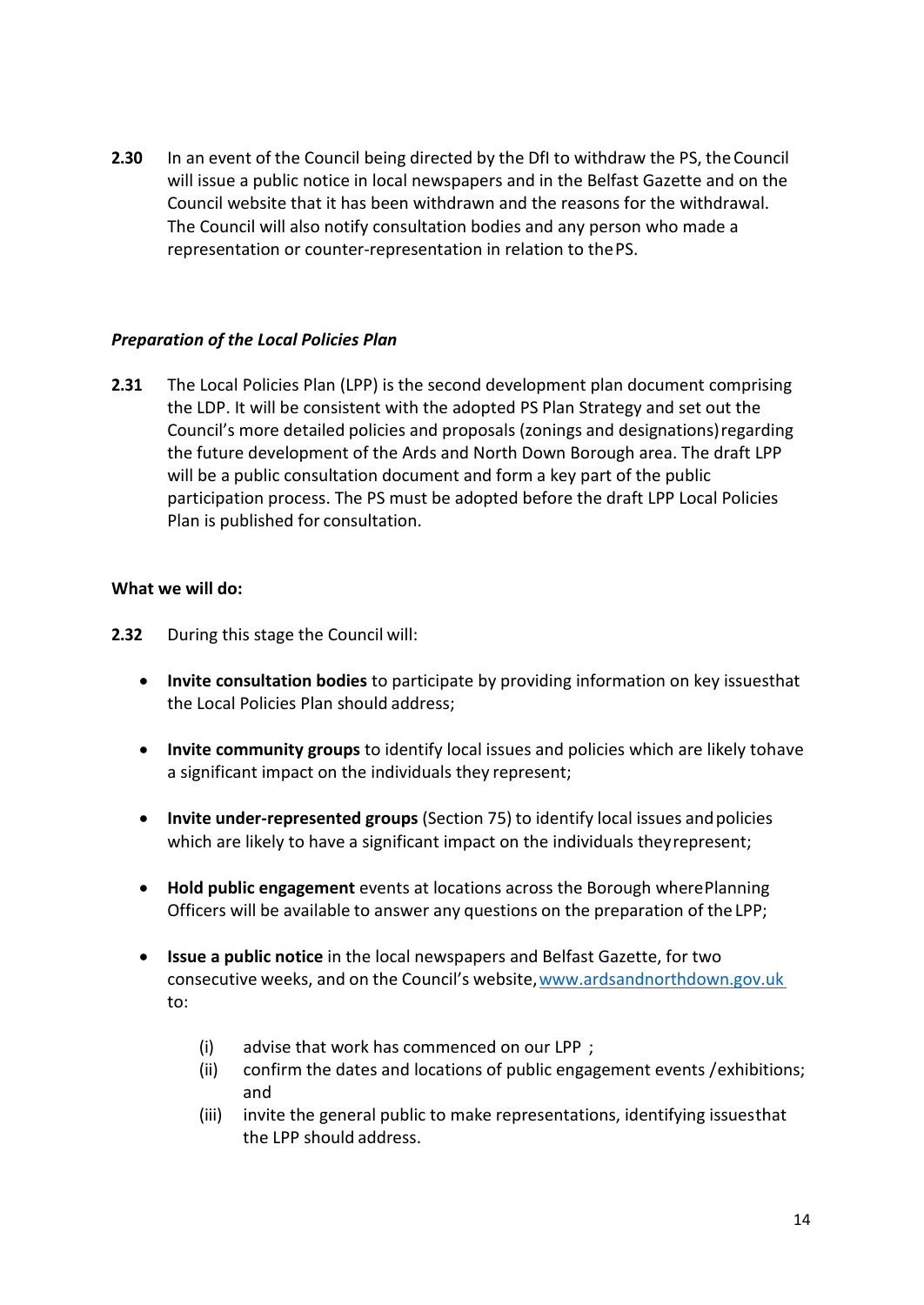# **Publication of draft Local Policies Plan**

What we will do:

- **2.33** During this stage the Council will:
	- **Hold launch event/ exhibition** to announce the publication of the Draft LPPand issue press release highlighting its key elements;
	- **Make available** at the Council's Planning Office and on the Council's website the draft Local Policies Plan and any supporting documentation including the Sustainability Appraisal Report and Equality Impact Assessment. Hard copies willbe available upon request at a specified price;
	- Hold **public exhibitions and engagement events** throughout the Borough.Planning Officers will be available to answer any questions on the content of the material presented;
	- Issue a **public notice** in the local newspapers for two consecutive weeks, in the Belfast Gazette and on the Council's website detailing:
		- (i) publication of Draft LPP and accompanying SA Report and EQIA and how to view or obtain copies;
		- (ii) the dates and locations of public exhibitions;
		- (iii) the specified 8 week consultation period and closing date for receipt of representations to the Draft LPP and accompanying SA Report and EQIA;
- **Write to key consultees and Elected Members** to inform them of: the publication of the Draft LLP, the dates of the public exhibitions; the specified consultation periodand the closing date for representations and provide them with a copy of thedocument.

# **Representations to LPP**

**2.34** All representations to the draft LPP will be made available for public inspection. Interested parties may also comment on site specific representations that havebeen received (counter representations).

- **2.35** The Council shall:
	- **Make copies of valid representations available** for inspection in the Council's Planning Office and on the Council's website. Hard copies of representations can also be provided upon request at a specified price;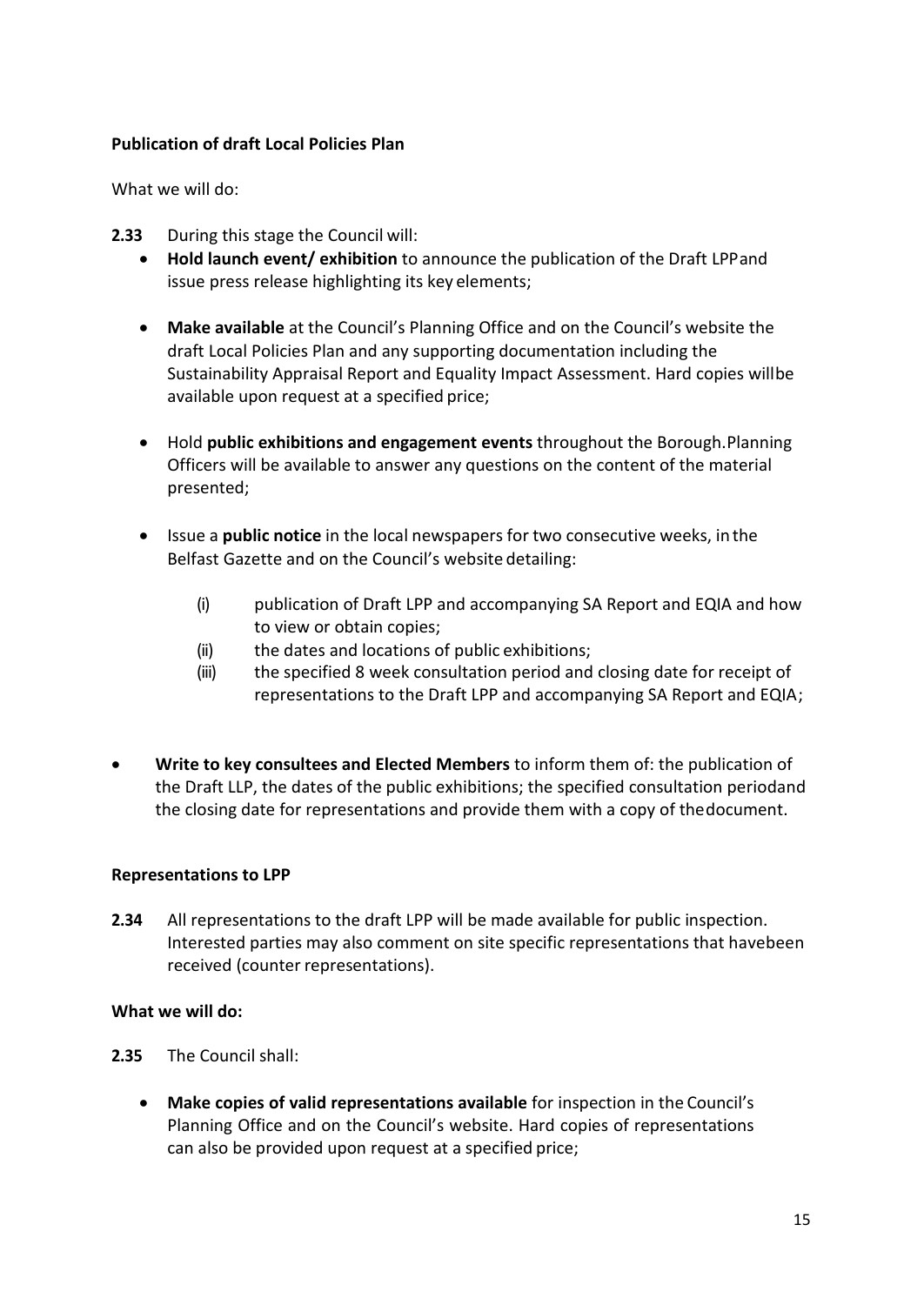- **Write to key consultees and Elected Members** and any person that hassubmitted and not withdrawn a representation informing them that representations are available for inspection and the places and times at which they can beinspected;
- **Issue a public notice in the local newspapers** and Belfast Gazette for two consecutive weeks, and on the Council's website of the availability of representations for inspection and the 8 week consultation period for submission of counter representations;
- Make copies of counter representations **available for inspection** in theCouncil's Planning Office and on the website;
- Report counter representations to the Council's ElectedMembers;
- **2.36** Representations and counter representations will be fully considered by the Council before being submitted with the LPP, and all other supporting documentation, tothe DFI for it to cause an Independent Examination

# *Submission of Local Policies Plan for Independent Examination*

**2.37** The Council will submit the LPP to the DFI for it to cause an I[E2.](#page-15-0) The Council will not submit the plan to the Department unless it considers that it is ready for independent examination (IE). The purpose of the IE is to determine whetherthe LPP satisfies relevant statutory requirements and whether it is'sound'.

- **2.38** During this stage the Council shall:
	- **Make available** for inspection in the Council's Planning Office and on the Council's website a copy of the LPP and all supporting documentation forwarded to the DFIin accordance with the Regulations;
	- **Issue a public notice** in the local newspapers for two consecutive weeks andgive notice in the Belfast Gazette and on the Council's website that the plan and supporting documentation has been submitted to the DFI;
	- **Notify consultation bodies** and anyone who has submitted (and did notwithdraw valid representations )to the LPP, that the submitted LPP and supporting documentation are available for inspection at the Council's PlanningOffice;

<span id="page-15-0"></span> $2$  See footnote 1 on right to be heard at Independent Examination.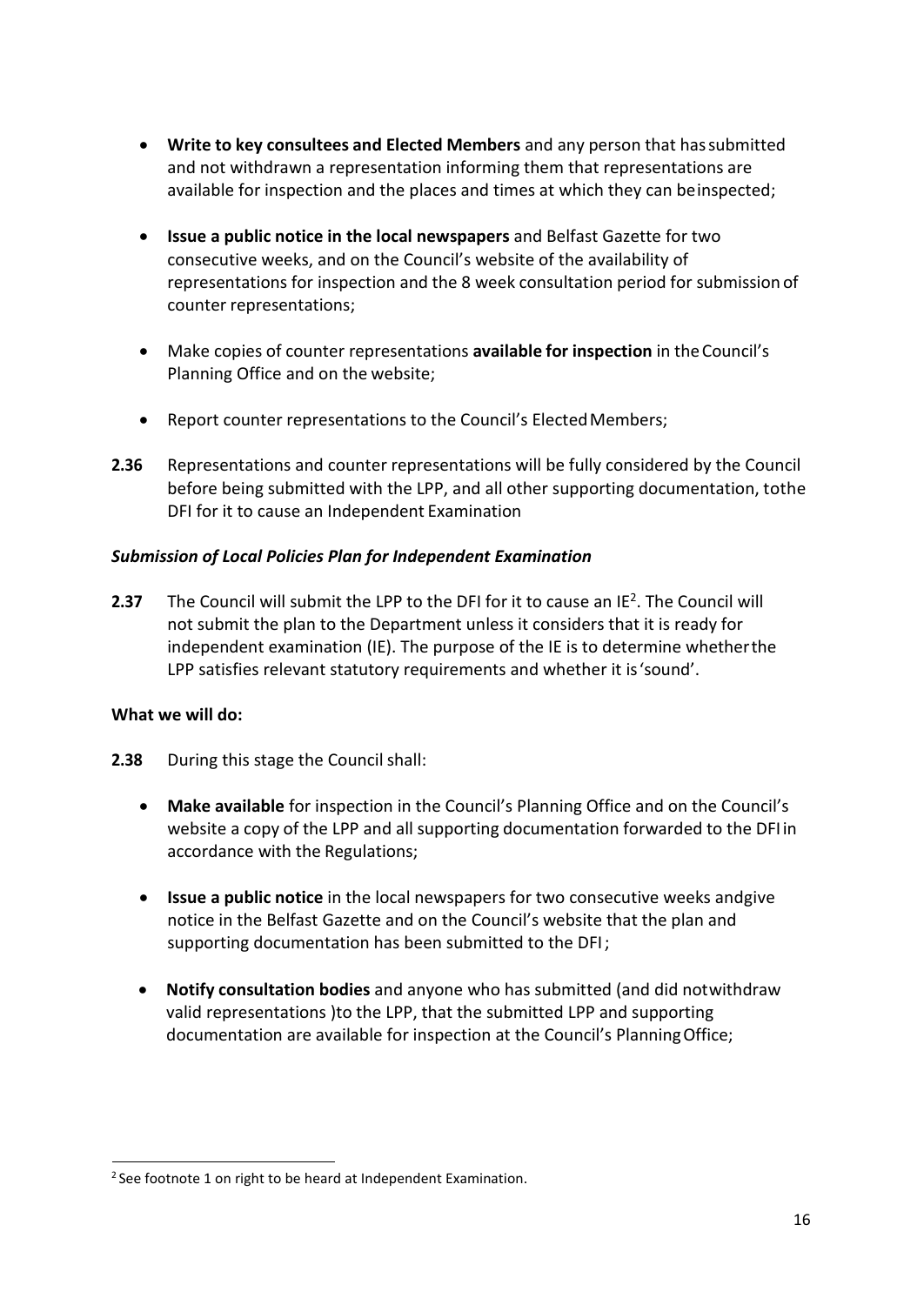## *Publicity for Independent Examination*

## **What we will do:**

**2.39** During this stage the Council will:

- **Continue to make available** on the Council's website a copy of the LPP , andall accompanying documentation;
- **Issue a public notice** at least 4 weeks prior to the IE in the local newspapers and Belfast Gazette for two consecutive weeks, and on the Council's website [www.ardsandnorthdown.gov.uk s](http://www.ardsandnorthdown.gov.uk/)tating :
	- the date, time and place at which the IE will be held;
	- whether the PAC or a person appointed by the DFI will carry outthe independent examination; and
	- that representations and counter representations are availablefor inspection;
- **Notify consultation bodies** and any person who has made (and not withdrawn) a representation/counter representation, of the full details of the IE, at least 4weeks before its commencement. Council will also advise whether the Planning Appeals Commission (PAC) or another appointed person by DfI will carry out the IE. Council will provide comment on the representations and counter representations for consideration at the Independent Examination.

#### *Adoption of the Local Policies Plan*

**2.40** Following the IE, the DFI will issue a Direction to the Council, requiring it to adoptthe LPP as originally prepared or with modifications. The Council may also be directed to withdraw the LPP. In either scenario, the DFI will be expected to give reasons for its direction.

- **2.41** The Council will:
	- Issue a **public notice** in the local newspapers and Belfast Gazette for twoconsecutive weeks, and on the website advising of the;
		- (i) adoption of the LPP; and
		- (ii) where to get copies of the LPP and accompanying documents,the Department's Direction and the Independent Examiner'sReport.
	- **Make the Local Policies Plan and accompanying documents, the DFI's Directionand Independent Examiner's Report available at the Council Planning Office and** on website, with hard copy available on request for a specified price;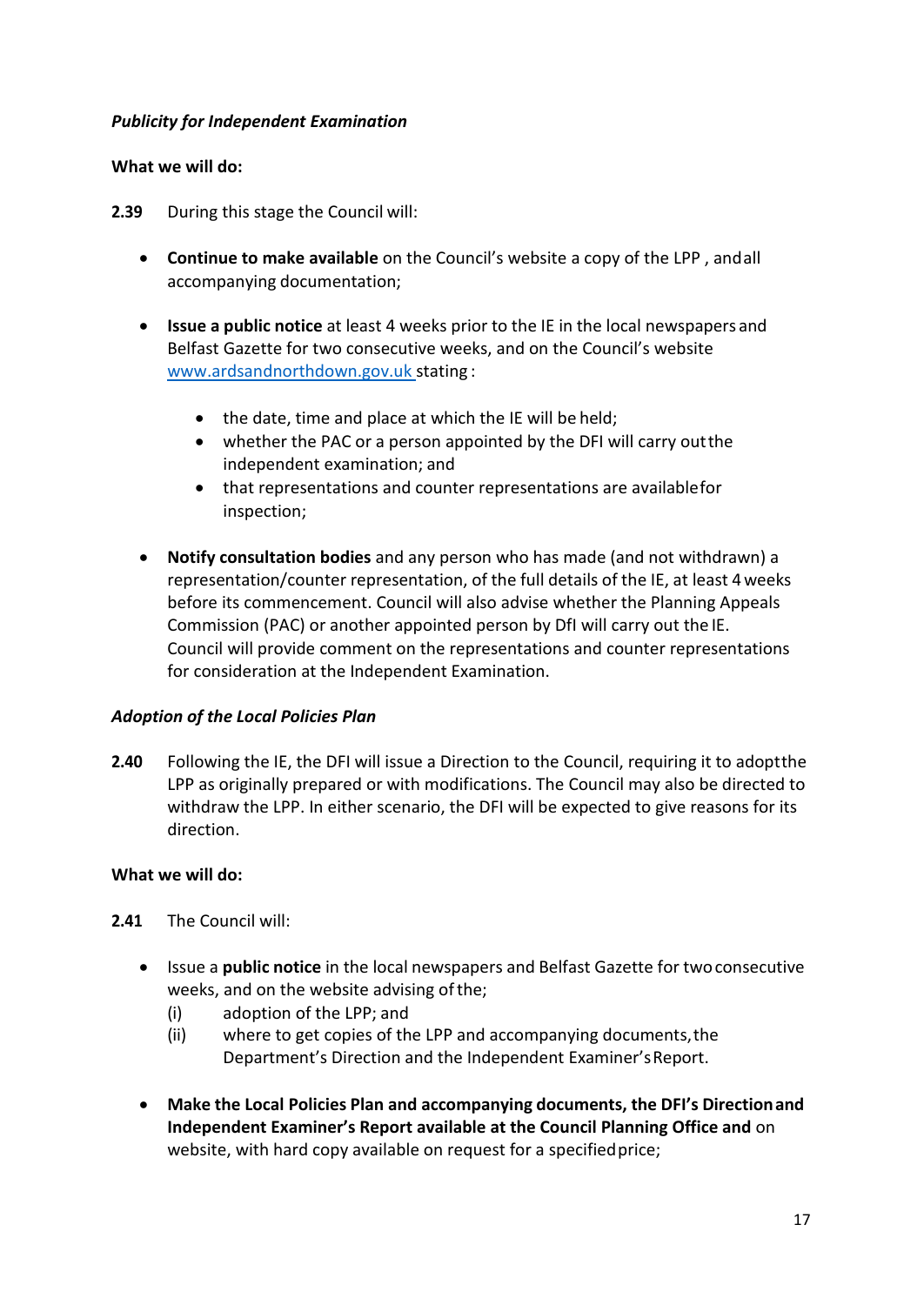- **Write to key consultees and those submitting representations and counter representations** advising them of the adopted LPP, and where to obtain copies together with the Department's Direction and the Independent Examiner'sReport.
- **2.42** In an event of the Council being directed by the DFI to withdraw the Draft LPP, the Council will issue a public notice in local newspapers and in the Belfast Gazetteand on the Council website that it has been withdrawn and the reasons for the withdrawal. The Council will also notify consultation bodies and any person who made a representation or counter-representation in relation to theLPP.
- **2.43** Any revisions as directed by the DfI shall be subject to the same procedural and publicity arrangements as set out earlier.

## **Next Steps**

**2.44** Following the adoption of the Plan Strategy and Local Policies Plan, the Council will identify its work priorities for the next five years in a new Timetable. It may also issue a new Statement of Community Involvement if considered appropriate. In addition, the Council will engage in monitoring and review (Stage 4 of the LDP process) which are essential in establishing how the objectives in the Local Development Plan are being achieved and whether any changes are required. The Council will engage with the public on any formal review of the LDP. The Council shall review its local development plan no later than 5 years from the date that the local policies plan was first adopted or approved. The Council will also send a findings report to the Department for Infrastructure of thereview.

# **3.0 LOCAL COMMUNITY INVOLVEMENT IN THE COUNCIL'SDEVELOPMENT MANAGEMENT PROCESS**

#### **The Council's Development Management function**

**3.1** The Council as the local planning authority for the area is responsible for making decisions on planning applications in the borough. It also deals with applications for listed building works, works in conservation areas, works to protected trees and advertising consent. Development Management is the process through which such applications are considered. An important part of the process is to provide information and advice to applicants and to seek and take into account the views of the general public and statutory consultees on all planning applications. The statutory requirements for consultation on planning applications are set out in legislation. These requirements vary according to the type of proposal but include notification to specified bodies and general publicity. (some minor exceptions exist – e.g.; processing of regionally significant planning applications submitted under Section 26 of the Planning (NI) Act 2011, call in procedures Section 29 of the Act)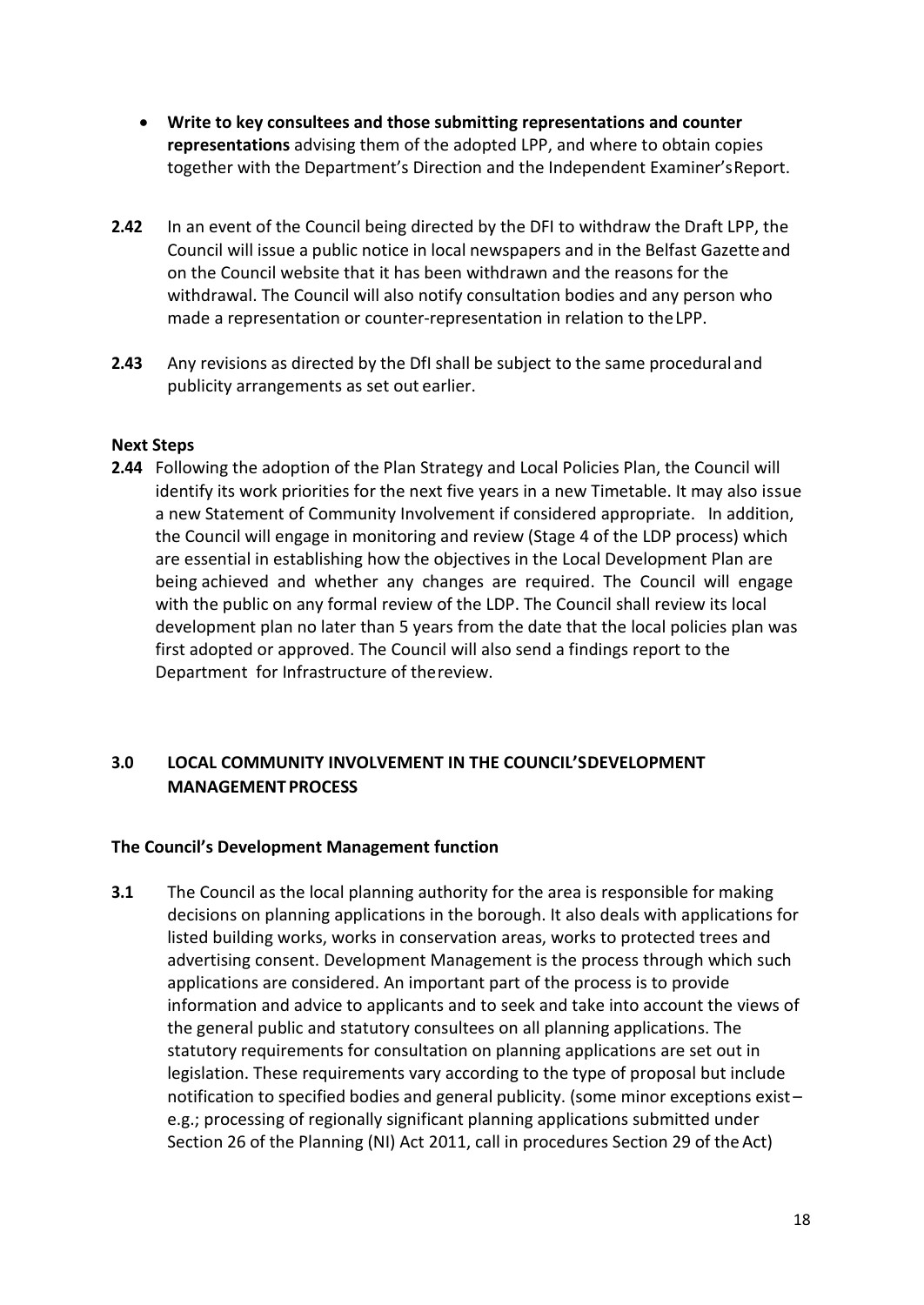and Section 88 which permits DfI to issue directions to call in Listed Building Consent applications.)

- **3.2** The Council receives a wide variety of planning applications and therefore needs to involve the community to differing degrees, according to the scale and complexityof the application.
- **3.3** All planning applications are categorised on receipt as local, major or regionally significant. The Council is responsible for the determination of the majority of local and major applications.
- **3.4** Regionally significant developments are those which are considered to have a critical contribution to make with regard to economic and social success of Northern Ireland as a whole or to a substantial part of the Region. Such proposals also include developments which have significant effects beyond Northern Ireland or involve a substantial departure from the LDP.
- **3.5** Regionally significant applications are currently dealt with by DFI and applicantswill be required to enter into consultation with them. In certain circumstances the DFI may determine that a proposal is not of significance and advise that a local Council should determine the planning application.
- **3.6** Major developments have important economic, social and environmental implications for the Council. Due to the potential for these proposals to deliver important benefits to the community, major applications are prioritised to avoidany undue delay.

Examples include:

- A housing development involving the construction of 50 units or moreor where the
- area of the site is or exceeds 2 hectares.
- A retail development involving 1,000sqm or more of gross retail floorspace outside town centre, or where the area of the site is or exceeds 1 hectare; and
- A wind or solar farm (or other types of electricity generating stations)where its capacity is or exceeds 5megawatts.
- **3.7** This section of our Statement of Community Involvement looksat:
	- how the public can become involved at the various stages of the application process; and
	- how the level of community involvement will depend on the scale of theapplication.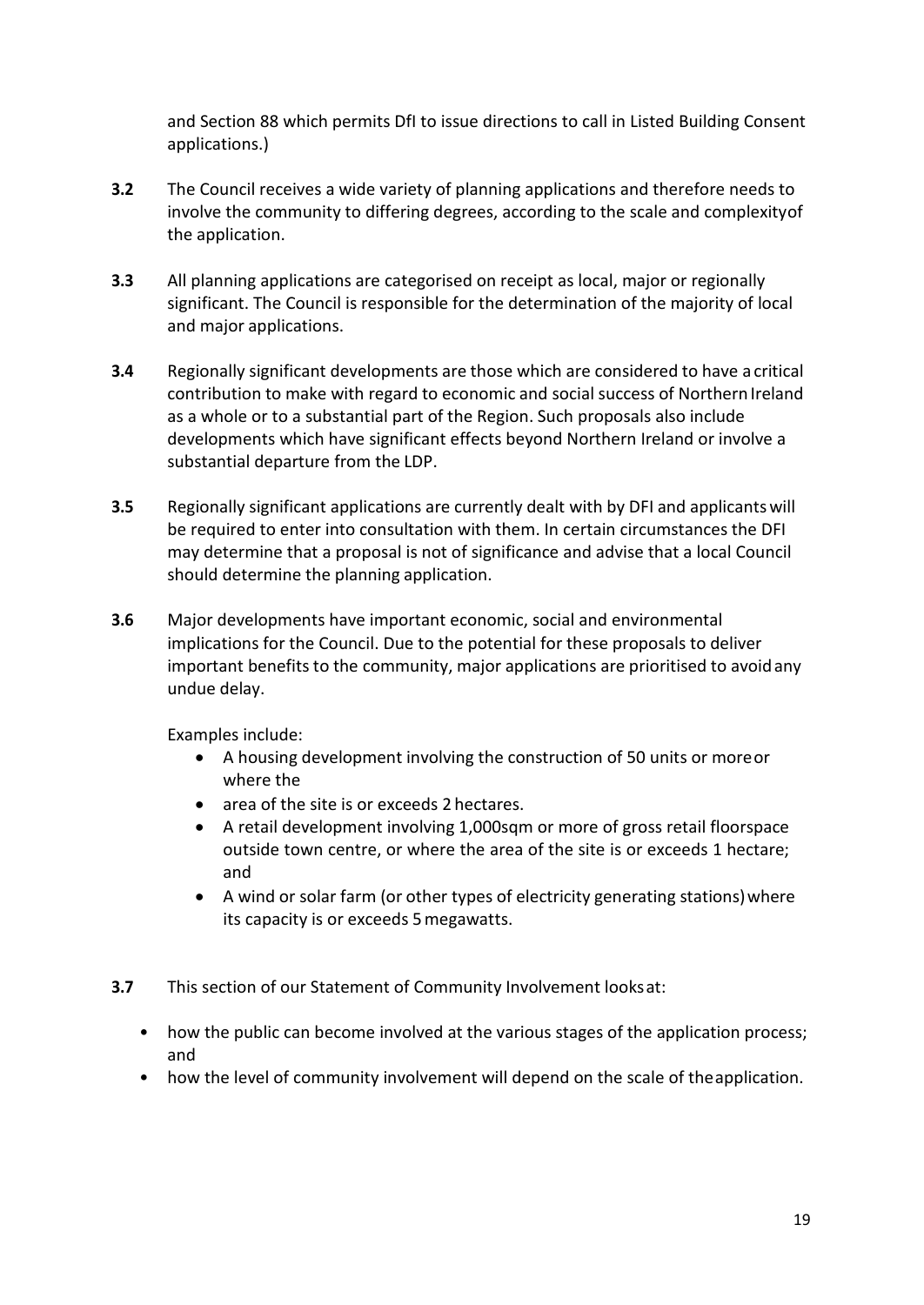# **Pre-Application Stage**

## Pre-Application Discussions (PADs)

**3.8** Pre-application discussions are encouraged prior to the submission for a range of types of applications, mainly major but also some local. The objective of preapplication discussions should be to confirm whether the principle of developmentis acceptable and to clarify the format, type and level of detail required to enable the Council to determine an application. For major applications it will also enable the applicant to discuss with the Council details of how the community should be involved in the decision-making process.

Pre-Application Community Consultation (PACC)

- **3.9** The Council strives to inform and involve the wider community in helping to create better quality developments and place-making. Applicants submitting major applications to the Council must undertake community consultation beforesubmitting their application. The Council will require the following actions to be undertaken before the application is submitted:
	- Notify the Council, at least 12 weeks in advance, that an application for amajor planning application is to be submitted;
	- Hold at least one public event where the community will be affordedthe opportunity to make comment;
	- Publish details of the proposal in the local press, outlining where further detailscan be obtained and the date, time and location of a public event; and
	- Submit a pre-application community consultation report.
- **3.10** Pre-application consultation is likely to be more successful if the applicant makes significant efforts to open lines of communication with, and provide feedback to, local communities and work with them to secure development proposals which are acceptable to everyone.
- **3.11** As previously stated, the Council would recommend all applicants considering submitting development proposals that fall within the definition of major development to seek a Pre-Application Discussion with planning officers. Where applicants fail to fully meet the pre-application community consultationrequirements the Council will decline to determine the application.

# **Planning Application Stage**

**3.12** When a planning application is submitted for determination the Council will involve the community in the decision-making process. If you feel you will be affected by development proposals you will have an opportunity to consider what is proposed and how it will affect you. You will also have the opportunity to make your views known before a final decision is made on the application. Details of howto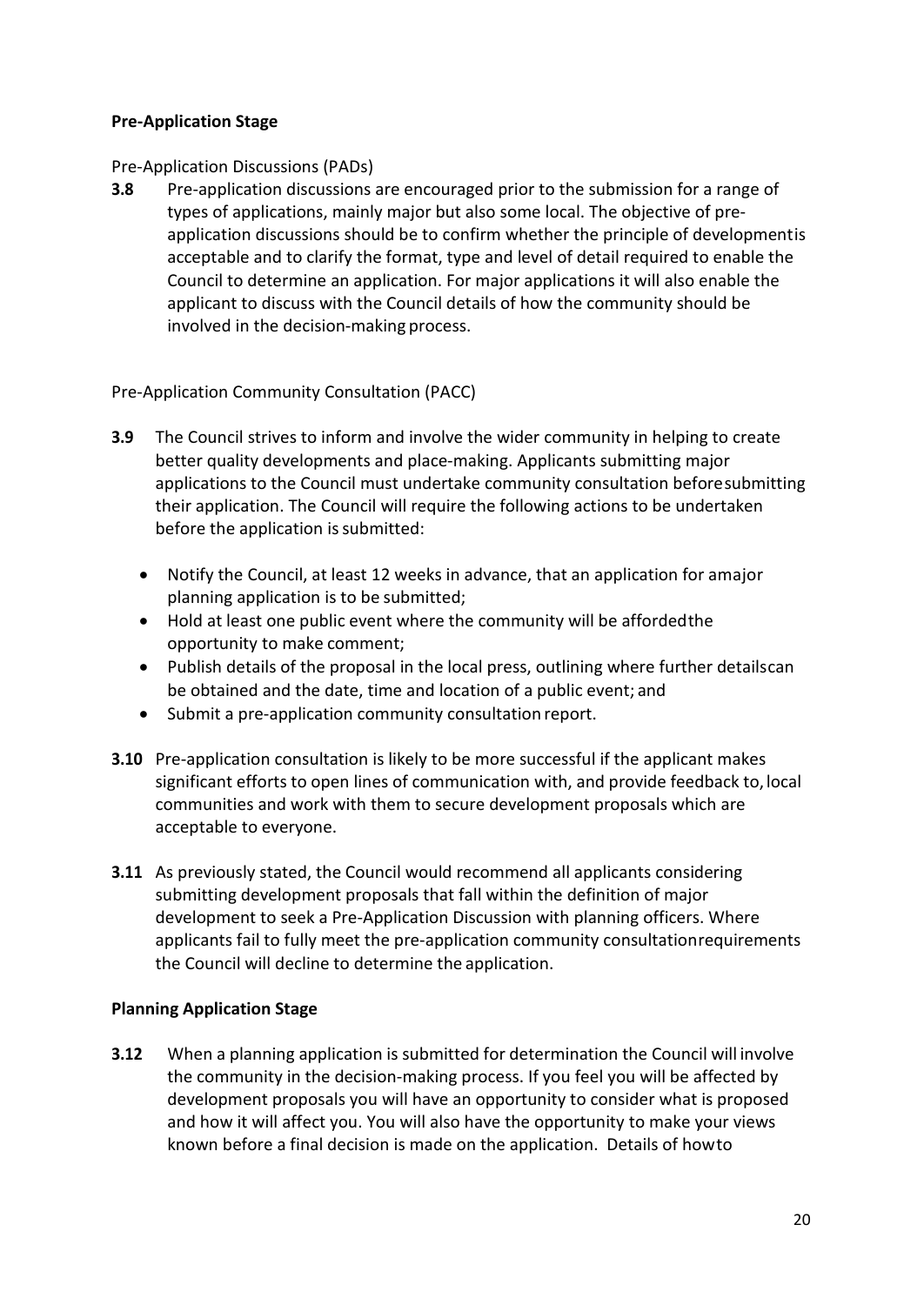comment on a planning application is available on the Council's website [www.ardsandnorthdown.gov.uk.](http://www.ardsandnorthdown.gov.uk/)

# **Advertising and Neighbour Notification**

**3.13** The Council undertakes statutory publicity in accordance with current legislation. Government may change the statutory publicity requirements and our future approach will reflect any changes that are made. (The Council undertakesenhanced neighbour notification in relation to proposals for single turbines see paragraph3.20 below).

# **Advertising**

**3.14** The Council will advertise all new applications (with the exception of Certificates of Lawfulness and Non material Changes) on a weekly basis in the local newspapers(in accordance with **Section 41 of the Planning Act**). The advertising list is also available to view on the Council's websit[ewww.ardsandnorthdown.gov.uk.](http://www.ardsandnorthdown.gov.uk/)

## **Environmental Impact Assessment Development**

- **3.15** Environmental Impact Assessment (EIA) is a method for ensuring that the likely effects of new development on the environment are fully understood and taken into account before consent is given for the development to proceed. The Environmental Statement (ES) produced as part of an environmental impact assessment, brings together in a single document or series of documents information about aproposed development and its effects on the environment.
- **3.16** In most cases it will fall to the Council to determine if the application is an EIA application. It should be noted that if an application is an EIA application it cannot be processed until the ES is received. When a developer submits an ES in support of a planning application, the Council will publish a notice of its receipt in local newspapers and indicate where it may be purchased and the address of the Council Office where it may be inspected. The Council will also allow 4 weeks from the date the notice is first published for representations to bemade.

# **Neighbour Notification**

- **3.17** Current legislation states that "any identified occupier of neighbouring land" mustbe notified of development proposals.
- **3.18** "Neighbouring land" is defined as 'land which directly adjoins the application site,or which would adjoin it but for an entry or road less than 20m in width'. "Identified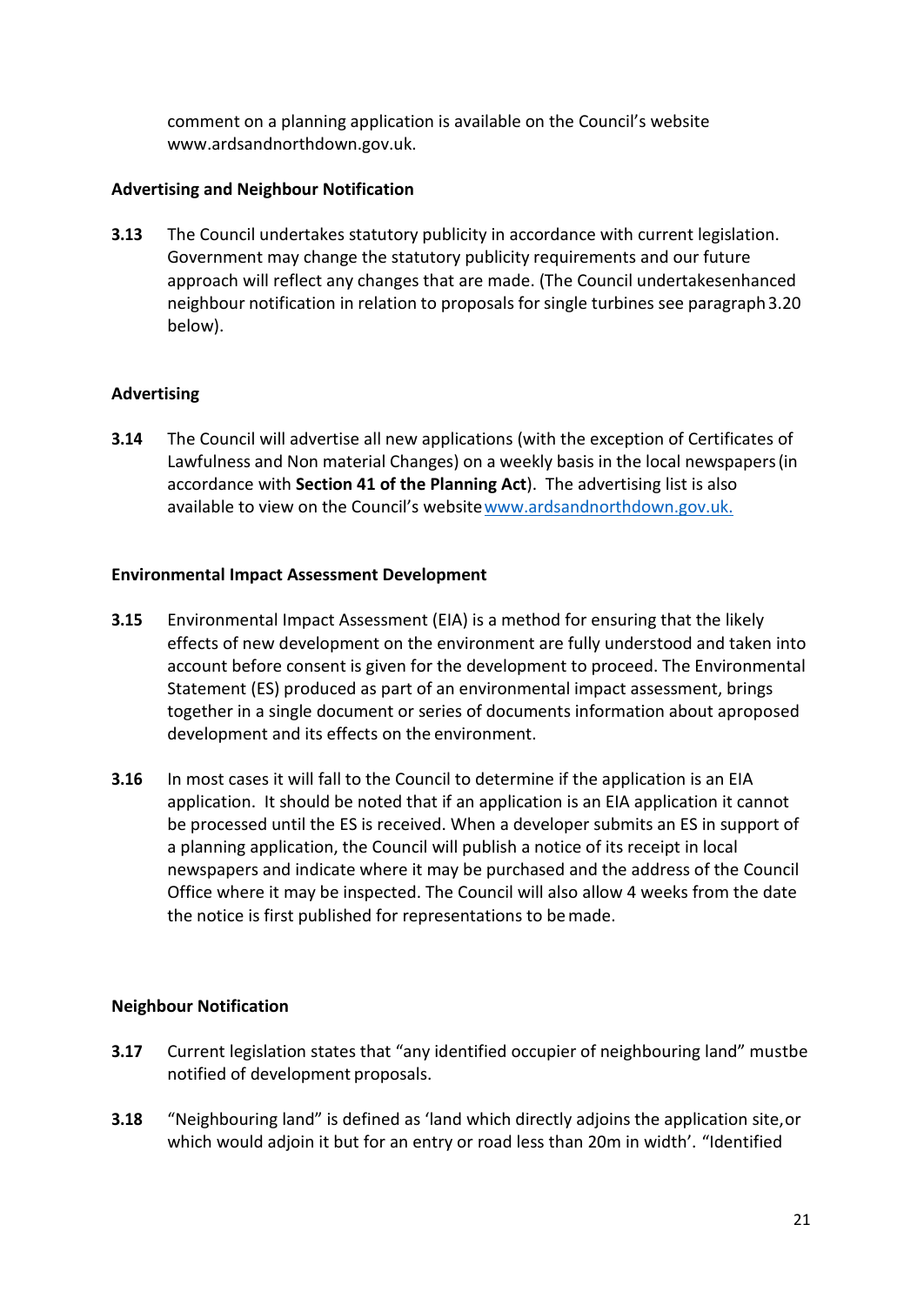occupier" is defined as the 'occupier of premises within a 90 metre radius of the boundary of the proposed application site'.

- **3.19** Under the Council's Neighbour Notification Scheme, the Council will ensure that planning applications are brought to the individual attention of those specified within the legislation. In addition, the Case Officer when carrying out a site inspection will also check the accuracy of the neighbour notification detailssupplied on the application form and may add details as consideredappropriate.
- **3.20 The Council has provided greater discretion to Planning Officers within Ards and North Down Borough Council to allow for notification of additional properties beyond the parameters of the statutory scheme for those proposals in relationto single wind turbines in** "That occupiers of premises within a ten times rotor diameter of wind turbine applications be neighbour notified".
- **3.21** The period for responding following receipt of a neighbour notification letter is14 days, as legislation restricts the Council from making a determination on an application until the 14 day period has expired, although any late representations received before a decision is made will still be considered.
- **3.22** Neighbour notification does not take place for Non material change applicationsnor for Certificates of lawfulness

# **Obtaining further information and getting involved in planningapplications**

**3.23** Planning applications including supporting documents and corresponding plans can be viewed online on the Northern Ireland Planning Portal [www.planningni.gov.uka](http://www.planningni.gov.uk/)s well at the Council offices in Newtownards during normal office hours. Planning Officers are available to give advice on current or proposed applications. (Telephone 0300 013 3333)

# **Public Register**

- **3.24** The Council will make the application, plans and any associated environmental statement available on a public register in accordance with **Section 242 of the Planning Act**. Each register will contain the following information:
	- a copy (which may be photographic) of each application together with copies of plans and drawings submitted in relation thereto;
	- the decision notice, if any, in respect of the application, including details of any conditions subject to which permission or consent was granted;
	- the reference number, the date and effect of any decision of the PAC in respect of the application; and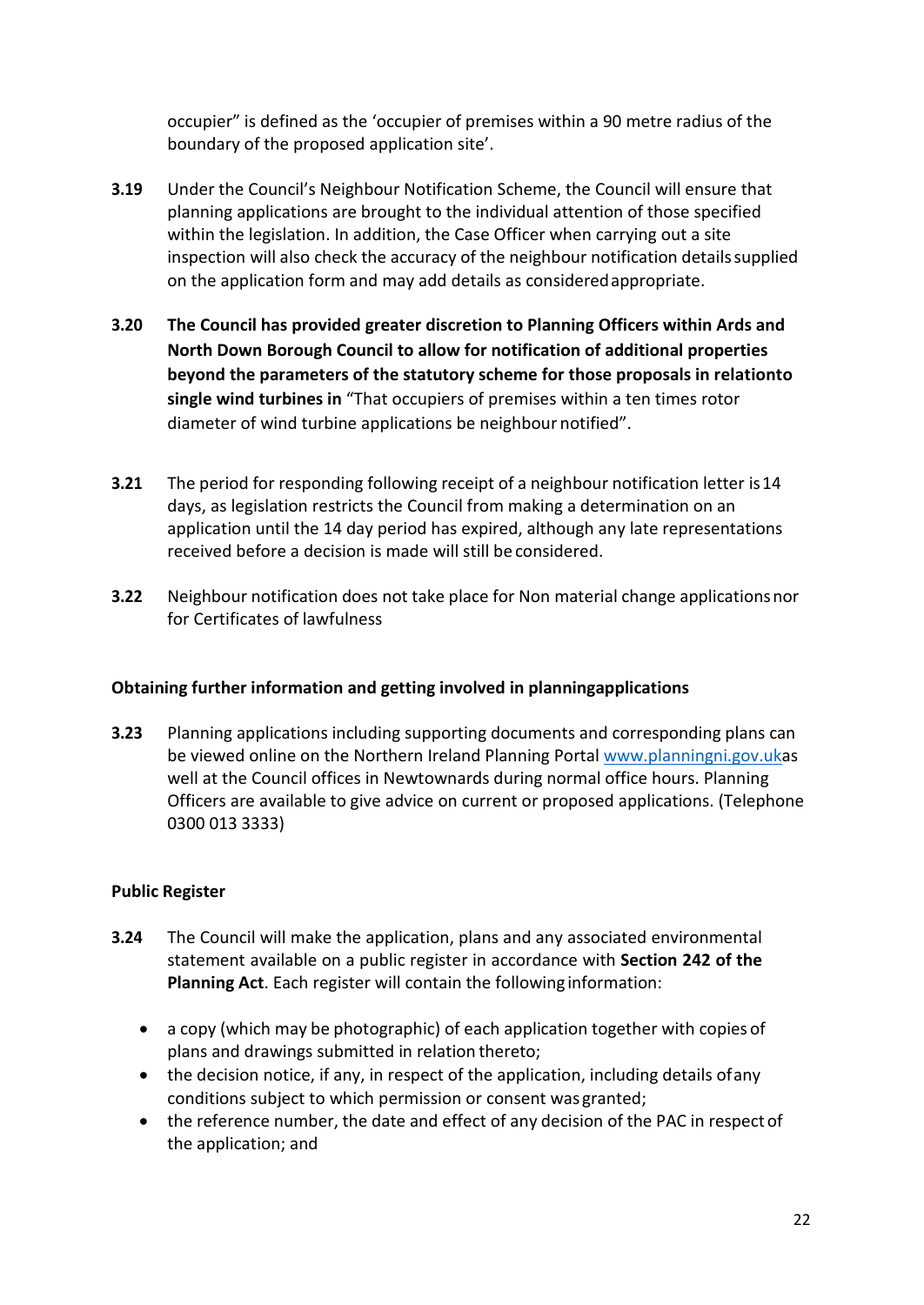• brief details of any revocation or modification relating to any permission or consent, including date of issue.

## **File Inspection**

**3.25** The Council will make the application file available for inspection, byappointment. The amount of information on the file, will of course, be dependent on the stages the application has completed.

## **Submitting Comments**

- **3.26** Individuals, groups and organisations can comment on a planning application even if they have not been neighbour notified by the Council. All comments will becarefully considered. Care should be taken when making comments to the Council to ensure that no personal data is included. The Council has published guidance ['Commenting](http://www.ardsandnorthdown.gov.uk/downloads/ards-and-north-down-borough-council-commenting-on-a-planning-application.pdf)  [on a Planning Application'](http://www.ardsandnorthdown.gov.uk/downloads/ards-and-north-down-borough-council-commenting-on-a-planning-application.pdf) which is available the Councilwebsite.
- **3.27** When a decision is made on a planning application only certain issues are takeninto account, these are often referred to as 'material planning considerations'. Material considerations must be genuine planning considerations. The basic question is not whether owners and occupiers of neighbouring properties would experience financial or other loss from a particular development, but whether the proposal would unacceptably affect amenities and the existing use of land and buildings that ought to be protected in the public interest. Generally greater weight is attached to issues which are supported by evidence rather than solely by assertion. If an identified problem can be dealt with by means of a suitable condition the Council is required to consider this as an alternative to refusing anapplication.
- **3.28** You can make comments in a variety of ways, by quoting the application number,as follows:

**Online at**: [http://www.epicpublic.planningni.gov.uk](http://www.epicpublic.planningni.gov.uk/) **By email**: [planning@ardsandnorthdown.gov.uk](mailto:planning@ardsandnorthdown.gov.uk)

#### **By post to:**

Ards and North Down Borough Council

Planning Department

2 Church Street,

Newtownards, BT23 4AP

**3.29** All written comments on an application will be acknowledged within five working days, however the Council may be unable to respond to each comment made dueto the large number it receives. All comments will be summarised and fully considered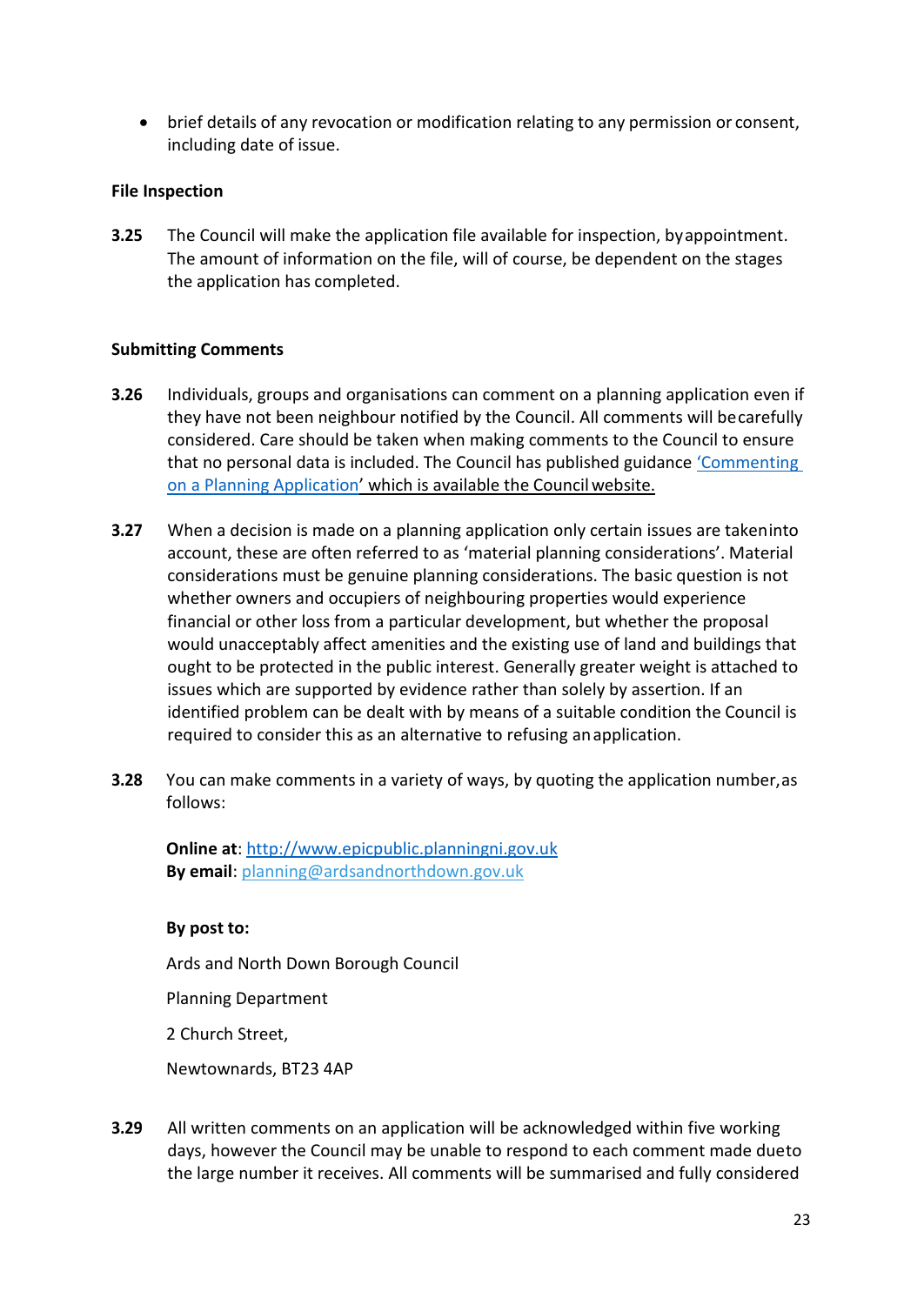within the Planning Officer's report. The acknowledgement letter will set out who is dealing with the application and who to contact if there are any questions. The Council will not normally contact the respondent again until after a decision is made unless the application is significantly altered or is withdrawn.

- **3.30** The Council may, if it considers it appropriate to do so, stage public exhibitions, issue press releases or arrange public meetings to provide information about major developments or proposals which are particularly significant or have wide-spread effects on communities.
- **3.31** You may also wish to contact your local Councillor, who has the ability to request that the application is determined by the Planning Committee (this procedure is referred to in the Council's Scheme of Delegation). Oral, anonymous ordefamatory comments cannot be taken into account. You should ensure that your comments relate to relevant planning matters.
- **3.32** The Council will consult with a range of Statutory Consultees (see Appendix 2) to assist in the determination of an application. If a representation raises issues that are relevant to the responsibilities of the consultee (e.g. road safety) the representation will be copied to the appropriate consultee for consideration and comment. The Council will carefully take any comments made into account before a decision is made. All comments are scanned and added to the NI Planning Portal once email addresses and hand written signatures have been removed (it should be noted that typed names and addresses remain visible).
- **3.33** The Council may negotiate changes to applications with theapplicant/developer where these are expedient.

# **Community Involvement at the Planning Committee Stage**

**3.34** Planning applications are usually determined by the Head of Planning using delegated powers. The circumstances under which an application can, or cannot, be determined using delegated powers are set out in the Council's Scheme of Delegation available online at <https://www.ardsandnorthdown.gov.uk/downloads/Protocol-January-2019.pdf> which is subject to regular review.

#### **Pre-determination hearings and speaking at the Planning Committee**

- **3.35** For those major applications that have been notified to the Department but have been returned to the Council for determination the Council will afford theapplicant the opportunity of appearing before and being heard by the PlanningCommittee.
- **3.36** If an application goes before the Planning Committee, the Council will also offer the public the opportunity to speak and make direct representation to ElectedMembers.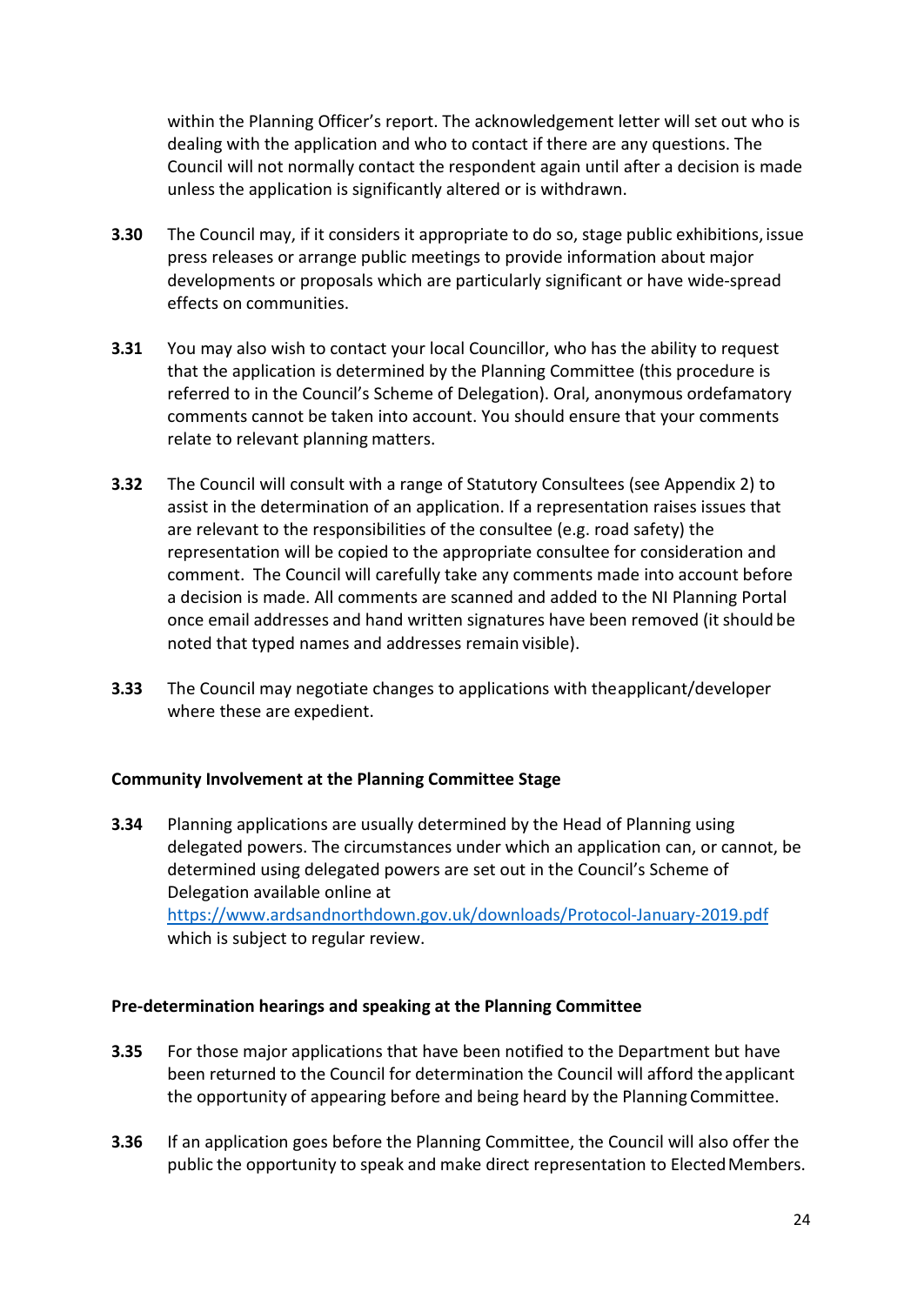Requests to speak must be made in writing, which includes emails, and include a valid planning reason.

- **3.37** Requests to speak (including those from Elected Members, MLAs or MPs) should be received by the Council's Planning Department (in writing or by email) at least 5 working days prior to the scheduled Planning Committeemeeting.
- **3.38** The Council has a guide to getting involved at planning committee meetings thisis available online at: [http://www.ardsandnorthdown.gov.uk/downloads/getting-involved-in-planning](http://www.ardsandnorthdown.gov.uk/downloads/getting-involved-in-planning-committee-meetings-2015.pdf)[committee-meetings-2015.pdf](http://www.ardsandnorthdown.gov.uk/downloads/getting-involved-in-planning-committee-meetings-2015.pdf)

# **Community Involvement after a Planning Application has been determined (Post Application Stage)**

**3.39** A notification of decision letter is sent to the applicant/agent and all people who have responded to the consultation on the planning application, informing themof the decision and the reason for that decision. The decision is recorded on the Council's website and in the statutory Planning Register. If it is a case that has been considered by the Planning Committee, it can be found either by contacting the Development Management team the day after the Committee meeting, or by viewing the minutes of the meeting which will be published on the Council website once ratified by full Council.

# **Involving the Community When an Appeal is made against a Planning Refusal/Granted Conditions/Enforcement Notice**

- **3.40** In Northern Ireland there are no third party rights of appeal. Where an applicant is unhappy with the Council's decision on an application or a condition attached to a permission, he/she may appeal to the Planning Appeals Commission (PAC). An applicant may also appeal to the PAC where the Council has not determined an application within the relevant period prescribed by the Planning (General Development Procedure) Order (NI) 2015, where such an appeal is lodged, the application is deemed to have been refused. Appeals must be lodged with the PAC within four months from the date of notification of the Council's decision, orexpiry of the prescribed period as the case may be. Only applicants and those upon whom Enforcement notices have been served have the right ofappeal.
- **3.41** All those people who responded on the original planning application that is the subject of appeal will be advised by the Planning Appeals Commission that an appeal has been received, and provided with an opportunity to make their views known. Copies of letters already submitted will be forwarded to the PAC. For hearings and public inquiries, the interested parties have the opportunity to make their views known verbally to the PAC.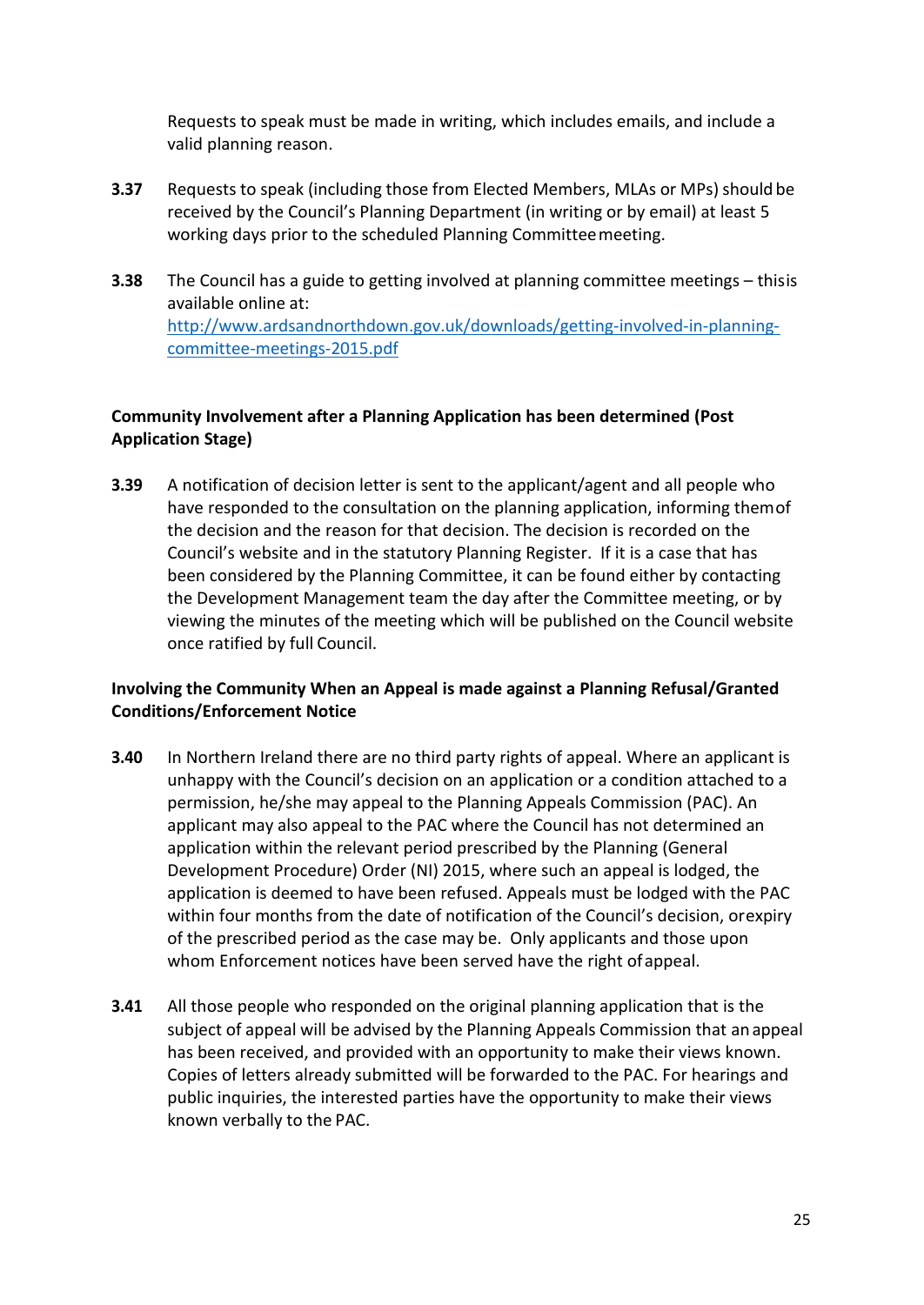## <span id="page-25-0"></span>**4.0 COMMUNITY INVOLVEMENT IN PLANNINGENFORCEMENT**

**4.1** The Council encourages the community to report cases where they believe therehas been a breach of planning control; however the Council will not investigate anonymous complaints. A breach of planning control occurs when development or other certain activities take place without the necessary planning permission or consent from the Council or the Department. This may also include failure to carry out development in accordance with the approved plans or conditions. Suspected breaches of planning control can be reported in the followingways:

**By email:** [www.planning@ardsanddown.gov.uk](mailto:www.planning@ardsanddown.gov.uk) **By post:** Planning Enforcement Section Ards and North Down Borough Council 2 Church Street, Newtownards **By telephone:** (Main Planning Council Line) 0300 013 3333 (Main switch at Council Office – Church Street) 028 9182 4000

- **4.2** You can also call in to our Planning Office Reception, at the address above, to makea complaint or speak to a member of planning staff on any relatedmatters.
- **4.3** All planning enforcement-related complaints are treated confidentially, althoughif the case results in court proceedings being undertaken it may be necessary to include your details, but we will ask for permission. If the complaint results in a planning application being submitted, then the application will be publicised and adjoining neighbours will be notified in the normal manner.
- **4.4** Complainants are informed of the outcome of an enforcement complaint, inwriting, when the case is concluded. Many complaints relate to works that do not require planning permission, such as minor extensions or alterations to a dwelling allowable under Permitted Development legislation.
- **4.5** Our priorities for enforcement action are contained in the Council's Enforcement Strategy available for view online from the Council's website at [https://www.ardsandnorthdown.gov.uk/downloads/council-scheme-delegation-13](http://www.ardsandnorthdown.gov.uk/downloads/ards-and-north-down-planning-enforcement-strategy.pdf) [september-2018.pdf](http://www.ardsandnorthdown.gov.uk/downloads/ards-and-north-down-planning-enforcement-strategy.pdf) (subject to regular review).

#### <span id="page-25-1"></span>**5.0 COMMUNITY INVOLVEMENT IN SUPPLEMENTARY PLANNINGGUIDANCE**

**5.1** The Council will also prepare non-statutory planning guidance to support its local development plan. Supplementary planning guidance (SPG) includes, for example, design guides and advice notes. Consultation on SPG will be carried out in a proportionate manner where the Council considers it would be beneficial to seekthe views of stakeholders and the general public. Comments received on a consultation draft shall be presented to the Planning Committee for consideration and will be published on the Council website. There will, however, be no opportunity forformal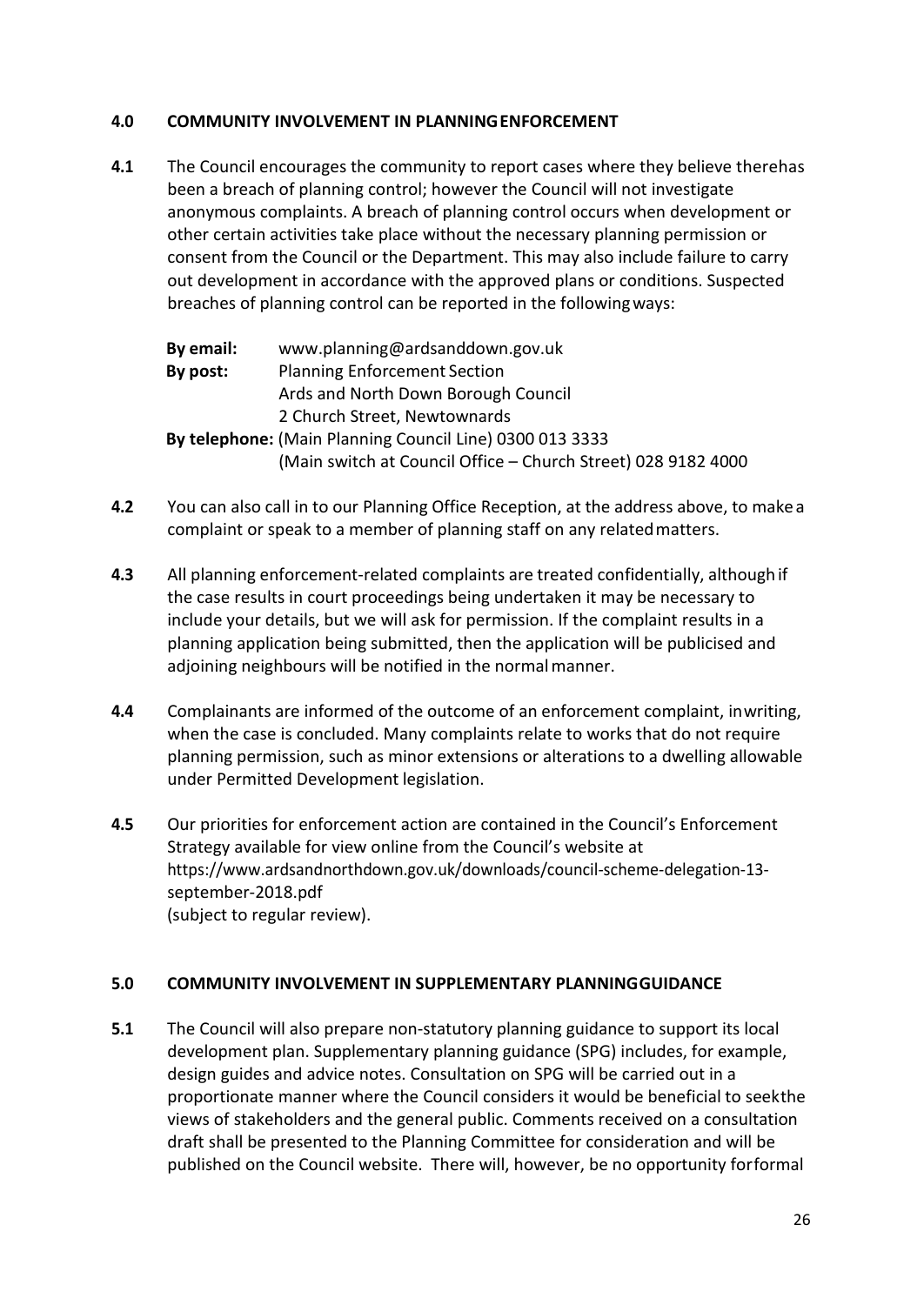objection to this type of document as SPG are not subject to the Independent Examination process. A final version of any SPG shall be published on the Council's website and may be a material planning consideration in the determination of any planning application or appeal.

## <span id="page-26-0"></span>**6.0 COMMUNITY INVOLVEMENT IN CONSERVATION AREADESIGNATION**

- **6.1** A Conservation Area is an area of special architectural or historic interest, the character of which it is desirable to preserve and enhance. The Council considers that consultation with, and the involvement of local people is important when undertaking work associated with Conservation Areas. This will help encourage greater ownership of the concept and greater co-operation and commitment to achieving the aims of the designation.
- **6.2** The Council will involve the community in the designation, variation or cancellation of a Conservation Area (as designated by the Council under Section 104 of the Planning Act (Northern Ireland) 2011. As part of such work, we will formally consult with the Historic Buildings Council, the Department for Infrastructure, Department for Communities, any water or sewerage undertaker, as well as any other bodiesor persons deemed to have an interest or that could be affected. We will advertise details of proposals in the local press and hold public engagement events topresent and discuss them. For any new designations, the Council will publish a public notice in the local press and hold a public launch / exhibition. The cancellation of a conservation area (as designated by the Council under Section 104 of the Planning Act (Northern Ireland 2011), or part thereof, will similarly be confirmed by public notice in the local press and all properties within the affected area will be notifiedin writing.

# <span id="page-26-1"></span>**7.0 COMMUNITY INVOLVEMENT IN THE DESIGNATION OF A SIMPLIFIED PLANNING ZONE**

- **7.1** A Simplified Planning Zone (SPZ) is an area in respect of which a simplified panning zone scheme is in force. It shall consist of a map and a written statement, and specify the development or classes of development permitted by the scheme. Where the Council proposes to commence work on an SPZ, it will undertake consultations with the neighbouring Council, the land owner and occupier, the Department for Communities and will notify the Department for Infrastructure.
- **7.2** Once details of a scheme have been prepared the Council will make copies available for inspection at the Council's Planning Office, give notice by way of an advertisement in the local press and on the Council's website, and will serve anotice on those it has consulted with.
- **7.3** Following advertising of the details of the proposed (SPZ) there will be an eightweek period when representations can be made to the Council. If theCouncil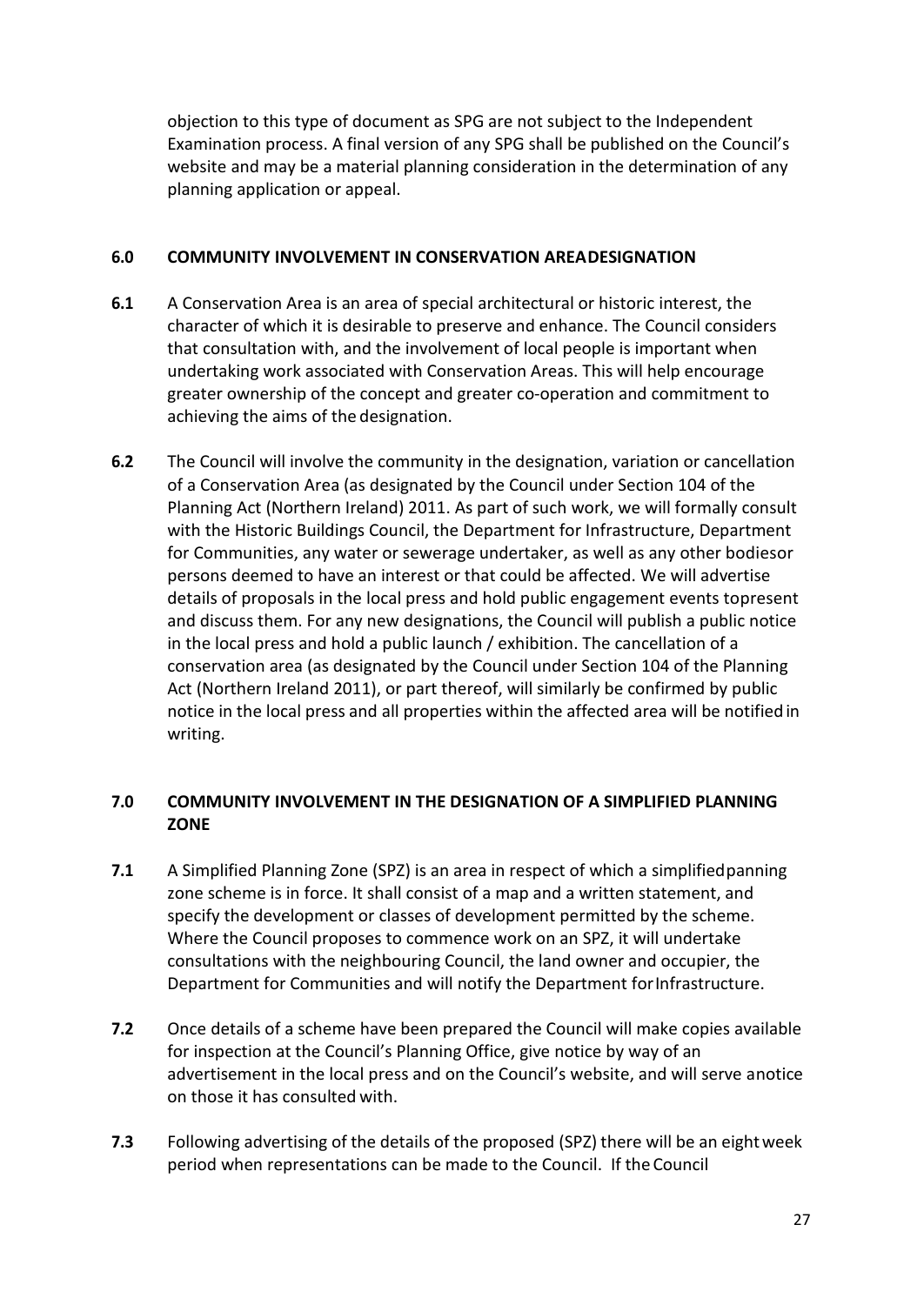subsequently decides not to proceed with the proposed (SPZ) it will publish a further advertisement to that effect and will notify all those have made representations.

- **7.4** The Council may cause an independent examination to be held to consider the representations received. Where it is proposed to hold an independent examination details including the time and place of the examination will be published in the local press. Where it is decided not to hold an independent examination the Council will notify all those who have made representations.
- **7.5** Following any independent examination the Council will produce a report and statement detailing its decision and outlining reasons for its decision. Notice of publication will be advertised in the local press and the report and statement willbe available for public inspection in the Council offices.
- **7.6** Notice of intention to adopt a SPZ scheme will be advertised in the local press and all those who make a representation with respect to the proposals shall be served notice, as well as any other persons deemed appropriate. Any material modifications made to the scheme after considering representations shall be made available for inspection by interested parties. We shall make clear what the modifications are and our reasons behind them. Details of the modified proposals will be advertised in the local press and notice shall be served on those affected by the proposals as well as those who had made previous representations. All representations will be considered before finalising our proposals.
- **7.7** The processes of advertisement and notification will be repeated at final adoption stage, following which the relevant scheme details will be made available for public inspection in the Council's Planning Office and any other suitable locations closeto the SPZ site.

#### <span id="page-27-0"></span>**8.0 REVIEW OF THE STATEMENT OF COMMUNITYINVOLVEMENT**

**8.1** The Statement of Community Involvement will be reviewed as necessary to ensure that it remains current and fit for purpose. Any significant changes in legislation, procedure or best practice guidance may necessitate such a review. A report ofthe review will be presented to Elected Members recommending whether any changes are required. A copy of the report will be made available on the Council's website to view along with future amended versions of the SCI.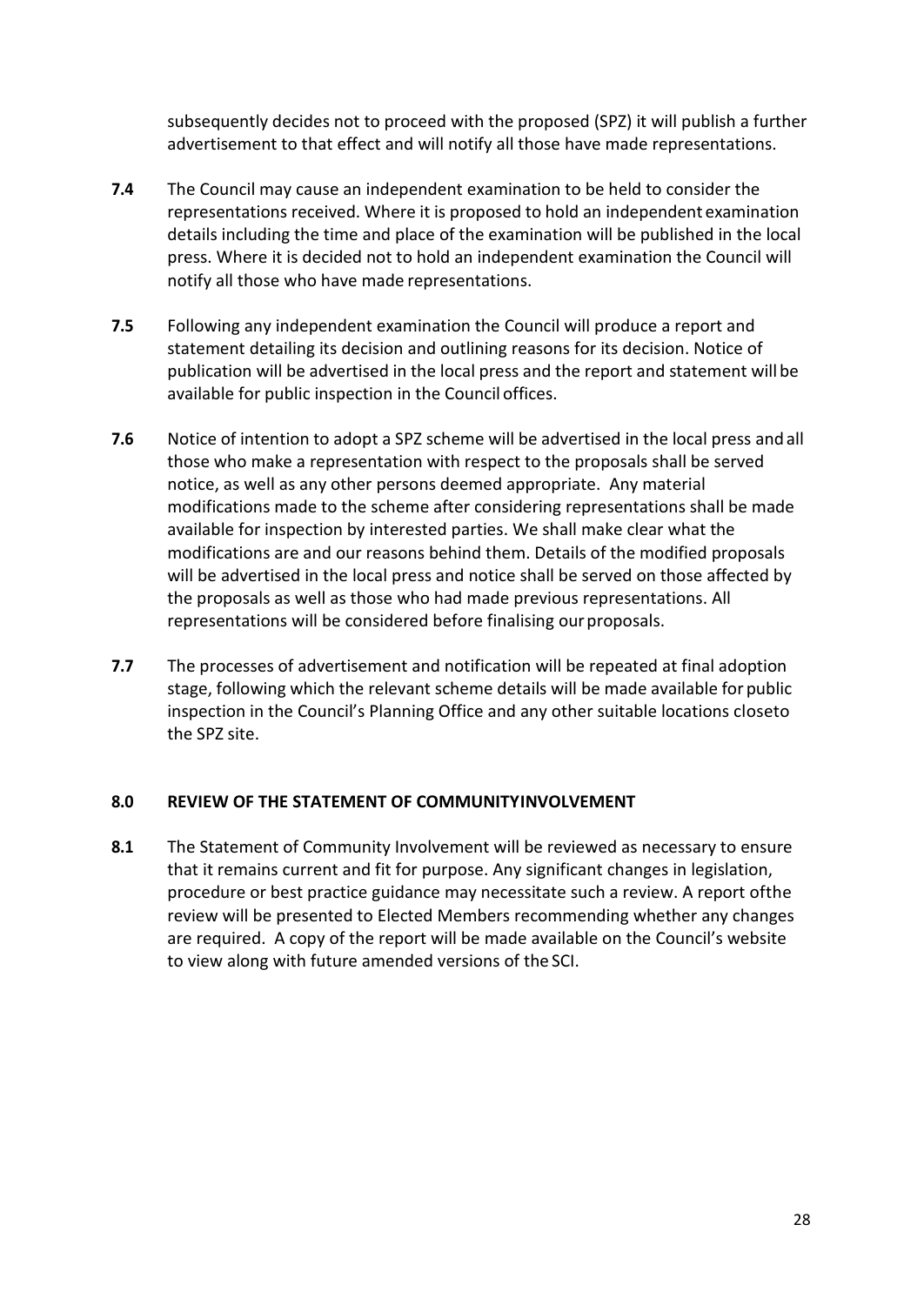## <span id="page-28-0"></span>**Appendix 1 Glossary of Terms**

**Advertisement**: advertisement for two consecutive weeks in at least one localnewspaper circulating in the Council area, unless otherwise specified.

**Conservation Area**: a Conservation Area is an area previously designated by the then Department, or since designated by the Council or Department under Section 104 of the Planning Act (Northern Ireland) 2011, to be of special architectural or historic interest, the character or appearance of which it is desirable to preserve and enhance.

**Council**: refers to Ards and North Down Borough Council unless otherwisespecified.

**Department**: refers to the now Department for Infrastructure (previously the Department of the Environment DOE) unless otherwise specified.

**Development Management**: the process of receiving, assessing and deciding planning applications and providing related information and advice to customers, the general public and other stakeholders.

**Disabled Person**: as defined by the Disability Discrimination Act (DDA) 1995, someone who has a physical or mental impairment that has a substantial (more than minor) and long-term (usually over one year) adverse effect on his or her ability to carry out normal day-to-day activities.

**Elected Members**: a person elected to the office of Alderman or Councillor in the Council.

**Environmental Impact Assessment (EIA)**: a procedure to be followed for certain typesof proposed developments to ensure that decisions are made in full knowledge of any likely significant effects on the environment.

**Equality Impact Assessment (EQIA)**: a process designed to ensure that a policy, projector scheme does not discriminate against any disadvantaged or vulnerable people.

**Environmental Statement**: Environmental Impact Assessment (EIA) ensures that thelikely effects of new development on the environment are fully understood and taken into account by producing an Environmental Statement (ES).

**Evidence Base**: the information and data gathered by the Council to justify the'soundness' of the policy approach set out in the Local Development Plan Documents, including the physical, economic, and social characteristics of the plan area.

**Identified Occupier**: means the occupier of premises within a 90 metre radius of the boundary of a planning application site.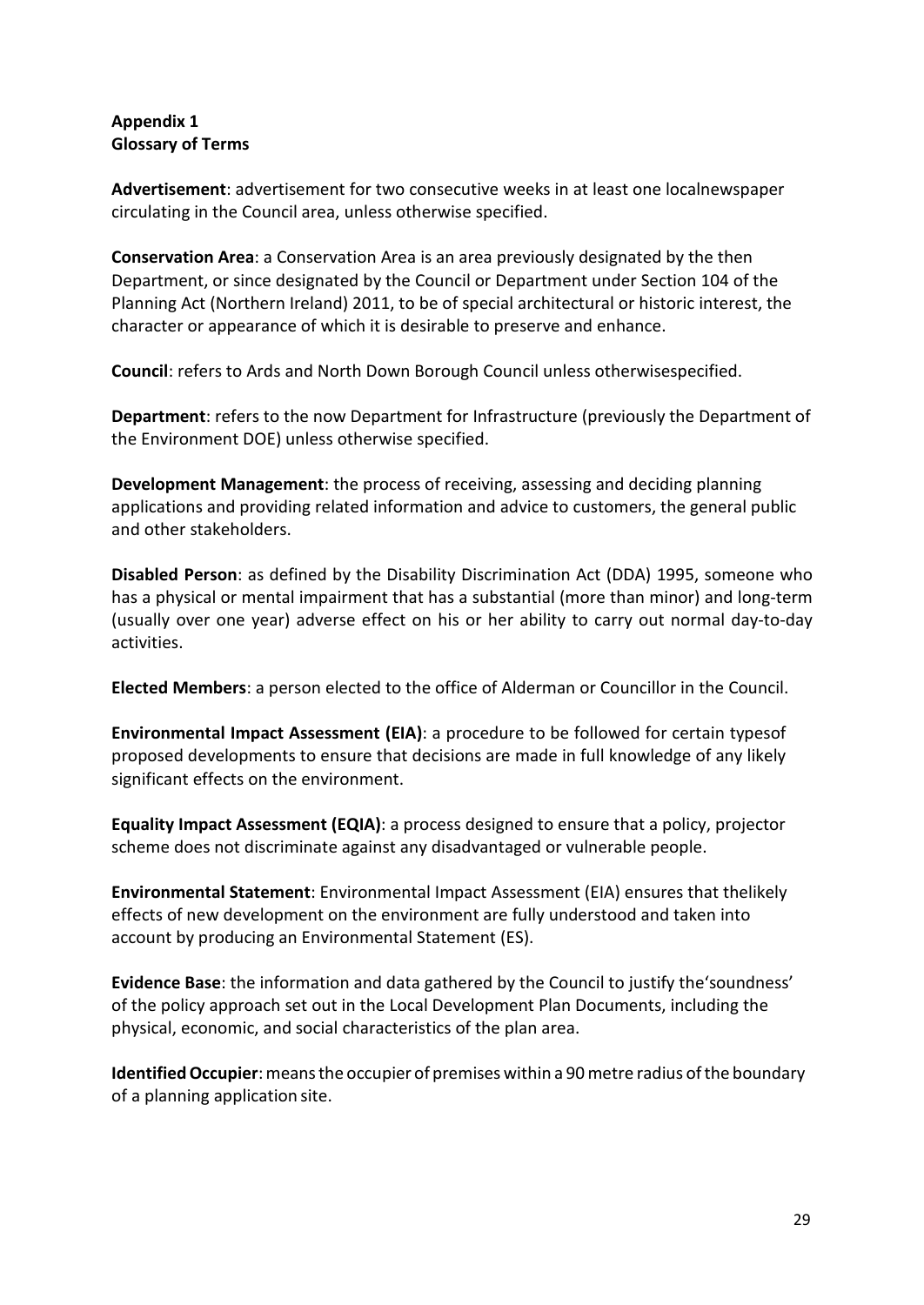**Independent Examination**: the examination conducted by the Planning Appeals Commission (PAC) or a person appointed by the Department to test the soundness of local development plan document or Statement of Community Involvement (SCI).

**Local Development Plan (LDP)**: the plan for the long-term future development of the Council area, drawn up by the Council in consultation with the community. The Local Development Plan applies regional / strategic policies at local Council level and informs the general public, statutory authorities, developers and other interested bodies of the policy framework and land use proposals that will guide development decisions relating to a specific issue or area.

**Local Policies Plan (LPP)**: the second part of the Local Development Plan, which provides detailed policies and proposals for the development of specific geographical or subject areas.

**Neighbouring Land**: land which directly adjoins a planning application site boundary or which would adjoin it but for an entry or a road less than 20 metres inwidth.

**Permitted Development**: certain relatively minor works and forms of development that can be carried out without the need to obtain planning permission, as currently specified in the Planning (General Permitted Development) Order (Northern Ireland) 2015.

**Person appointed**: a person appointed by the Department under Section 10(4) of the Planning Act (Northern Ireland) 2011 to carry out an Independent Examination.

**Planning Committee**: a committee composed of Elected Members (Aldermen and Councillors) which isresponsible for making decisions on non-delegated planning applications and other planning matters affecting the Councilarea.

**Planning Appeals Commission (PAC)**: the body which provides (a) Commissioner(s) to carry out an independent assessment of the soundness of a development plan document or Statement of Community Involvement (SCI), unless the Department appoints a different independent examiner. The Commission also hears and decides a range of appeals including on refused applications, planning conditions, non-determined applications, applications for Listed Building Consent, Advertisement Consent and enforcement-related cases.

**Plan-led System**: the principle that the decisions upon which planning applications should be made in accordance with the adopted development plan, unless there are other material considerations that may indicate otherwise.

**Plan Strategy**: this is the first part of the Local Development Plan and provides a vision, strategic objectives and a framework for growth for the plan area.

**Pre-Application Discussion (PAD)**: a process of engagement with an applicant prior to the submission of a formal planning application, to discuss the principle of development and to clarify the format, type and level of detail required to enable the Council to determine such an application.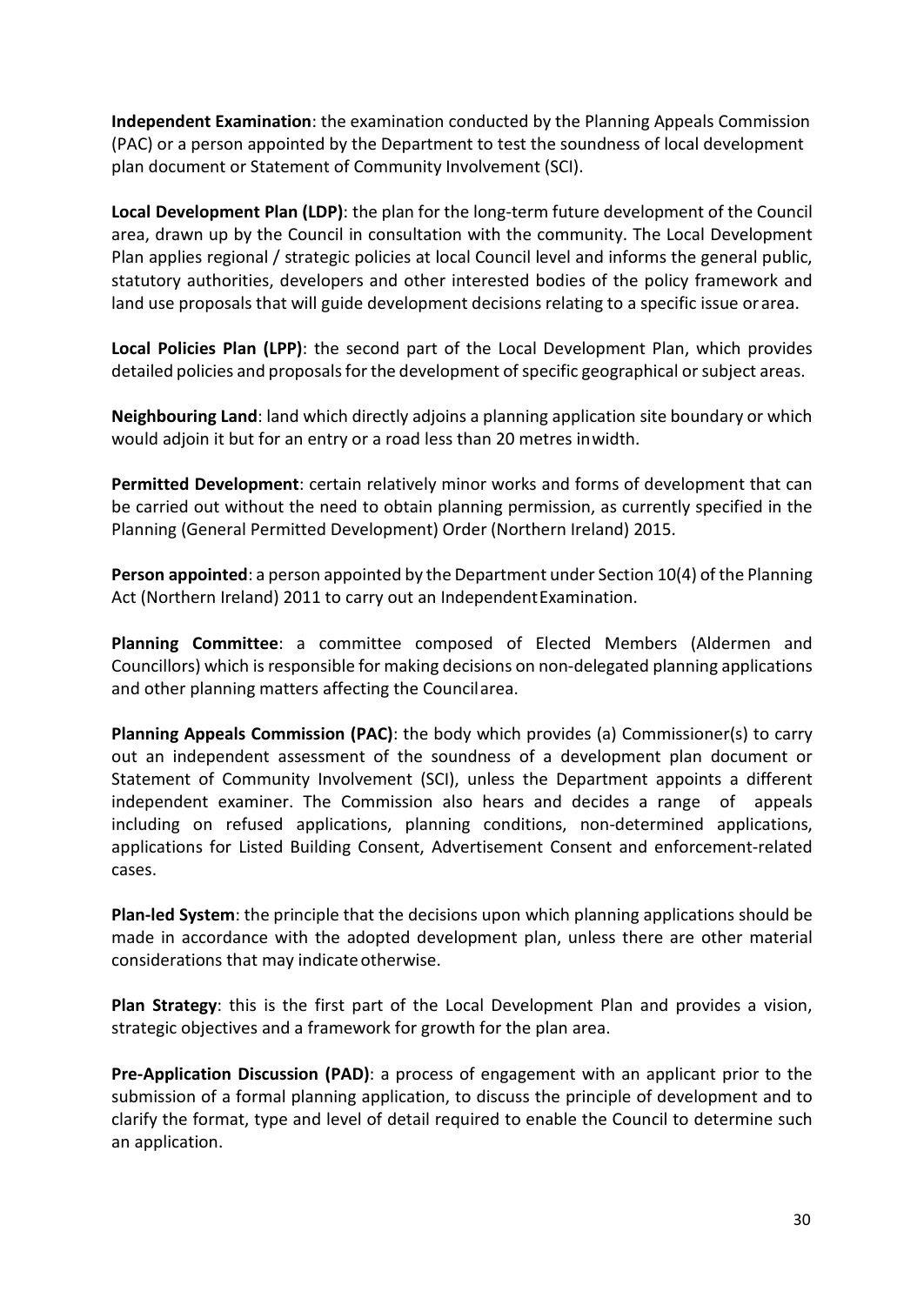**Pre-Application Community Consultation (PACC)**: if an application is for a major or regionally significant development, applicants must submit a pre-application community consultation report together with their planning application. The purpose of the report is to provide details of the consultation that has been undertaken with the local community on the development proposal.

**Preferred Options Paper (POP)**: this sets out the key plan issues that the Local Development Plan (LDP) needs to address, possibilities and alternative proposals produced at an early stage in the production of the Local Development Plan and the preferred options available to address them. The POP is a consultation paper to promote debate on issues of strategic significance which are likely to influence the shape of future development within the Council area.

**Proposal of Application Notice (PAN)**: in the case of major or regionally significant development, as prescribed within the Schedule to The Planning (Development Management) Regulations (Northern Ireland) 2015, an applicant is required to submit a 'Proposal of Application Notice' at least 12 weeks prior to submitting a planning application for the proposal. The proposal of application notice should set out how an applicant proposes to engage and seek the views of the community on the proposeddevelopment.

**Scheme of Delegation**: a scheme where decision-making on local applications is delegated to an appointed officer rather than through the Council's Planning Committee, thereby enabling speedier decisions and improved efficiency. Section 31 (1) of the Planning Act (Northern Ireland) 2011 requires the Council to produce such ascheme.

**Section 75 Groups**: nine key groups listed in Section 75 of the Northern Ireland Act 1998 that traditionally have been under represented or disadvantaged. Section 75 requires all government departments, agencies and Councils to consider these groups when creating a policy.

**Simplified Planning Zone**: an area of land that can be earmarked for specific development where the planning process is relaxed in order to encourage development.

**Soundness**: a development plan document will be found to be sound if it meets certain tests at the Independent Examination stage. These tests require that a document is prepared according to the correct procedures, that it conforms to other policies, and that its proposals are coherent, consistent and effective.

**Stakeholders**: individuals or organisations who stand to gain or lose from the impact of a planning policy, proposal or decision. The term is used mostly to refer to bodies that will affect the delivery of a planning document's policies and proposals.

**Statement of Community Involvement (SCI)**: statement setting out the Council's policyand processes for involving the community in the preparation, alteration and continuing review of all local development documents and accompanying guidance, the consideration of planning applications and in the making or altering of designated areas.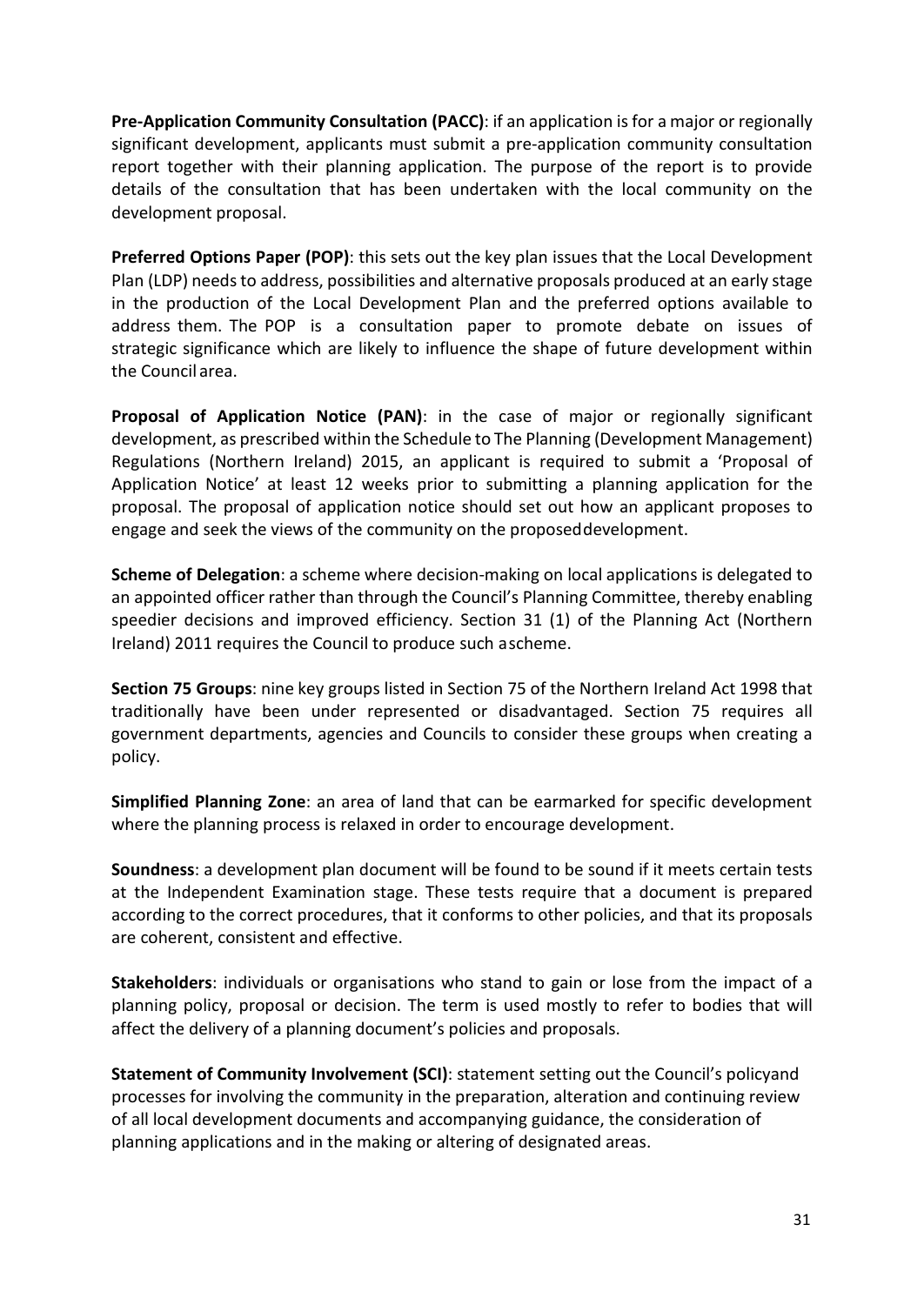**Strategic Environmental Assessment (SEA)**: a procedure that contributes to the integration of environmental considerations in the preparation and adoption of plans and programmes with a view to promoting sustainable development.

**Supplementary Planning Guidance (SPG)**: a document which provides supplementary information about the policies in the Local Development Plan documents. SPGs are not subject to independent examination. A SPG may be related to a topic or to a specific area.

**Sustainability Appraisal**: tool for appraising policies to ensure they reflect sustainable development objectives and required in the Planning Act (Northern Ireland) 2011 to be undertaken for all development plan documents.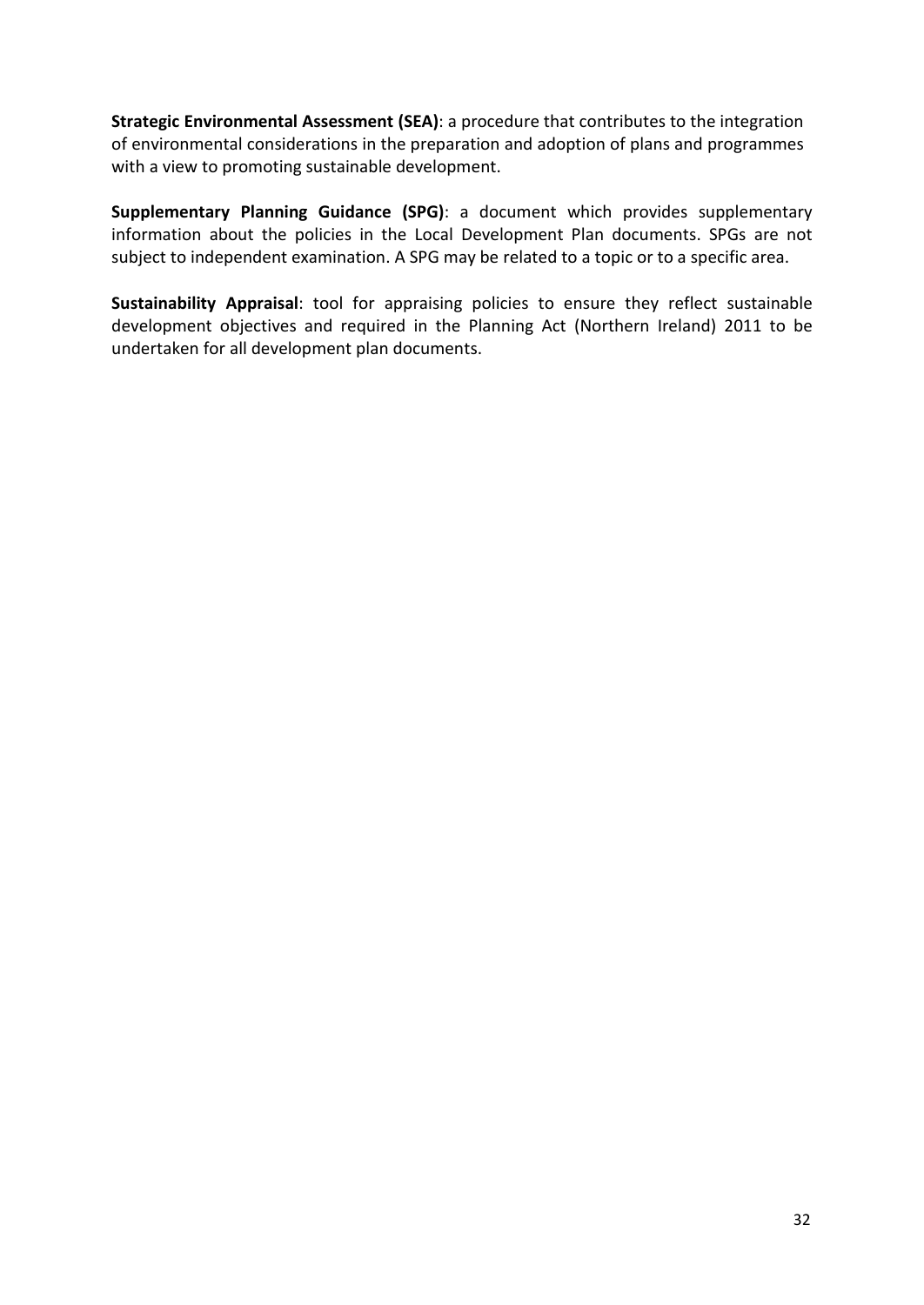# **Appendix 2 – Local Development Plan Consultation Process**

The statutory consultation bodies in the Local Development Plan process, as defined in the Planning (Local Development Plan) Regulations (Northern Ireland) 2015, are:

- **Northern Ireland Government Departments**
- [The Executive](https://www.nidirect.gov.uk/contacts/contacts-az/executive-office) Office
- [Department of](https://www.nidirect.gov.uk/contacts/contacts-az/department-education) Education
- [Department for the](https://www.nidirect.gov.uk/contacts/contacts-az/department-economy) Economy
- [Department of](https://www.nidirect.gov.uk/contacts/contacts-az/department-finance) Finance
- [Department of](https://www.nidirect.gov.uk/contacts/contacts-az/department-health) Health
- [Department of](https://www.nidirect.gov.uk/contacts/contacts-az/department-justice) Justice
- Department for Infrastructure
- [Department for](https://www.nidirect.gov.uk/contacts/contacts-az/department-communities) Communities
- [Department of Agriculture, Environment and RuralAffairs](https://www.nidirect.gov.uk/contacts/contacts-az/department-agriculture-environment-and-rural-affairs)
- **Local Planning Authorities adjoining Ards and Down BoroughCouncil**
- $\Box$  Belfast City Council
- □ Lisburn and Castlereagh City Council
- Newry, Mourne and Down District Council
- **Water or Sewerage Undertakers** Northern Ireland Water
- **Northern Ireland Housing Executive**
- **Civil Aviation Authority**
- **Any person to whom the electronic communications code applies by virtue of a direction given under Section 106(3) of the Communications Act2003**
- **Any person to whom a licence has been granted under Article 10(1) of the Electricity (Northern Ireland) Order 1992**
- **Any person to whom a licence has been granted under Article 8 oftheGas (Northern Ireland) Order 1996**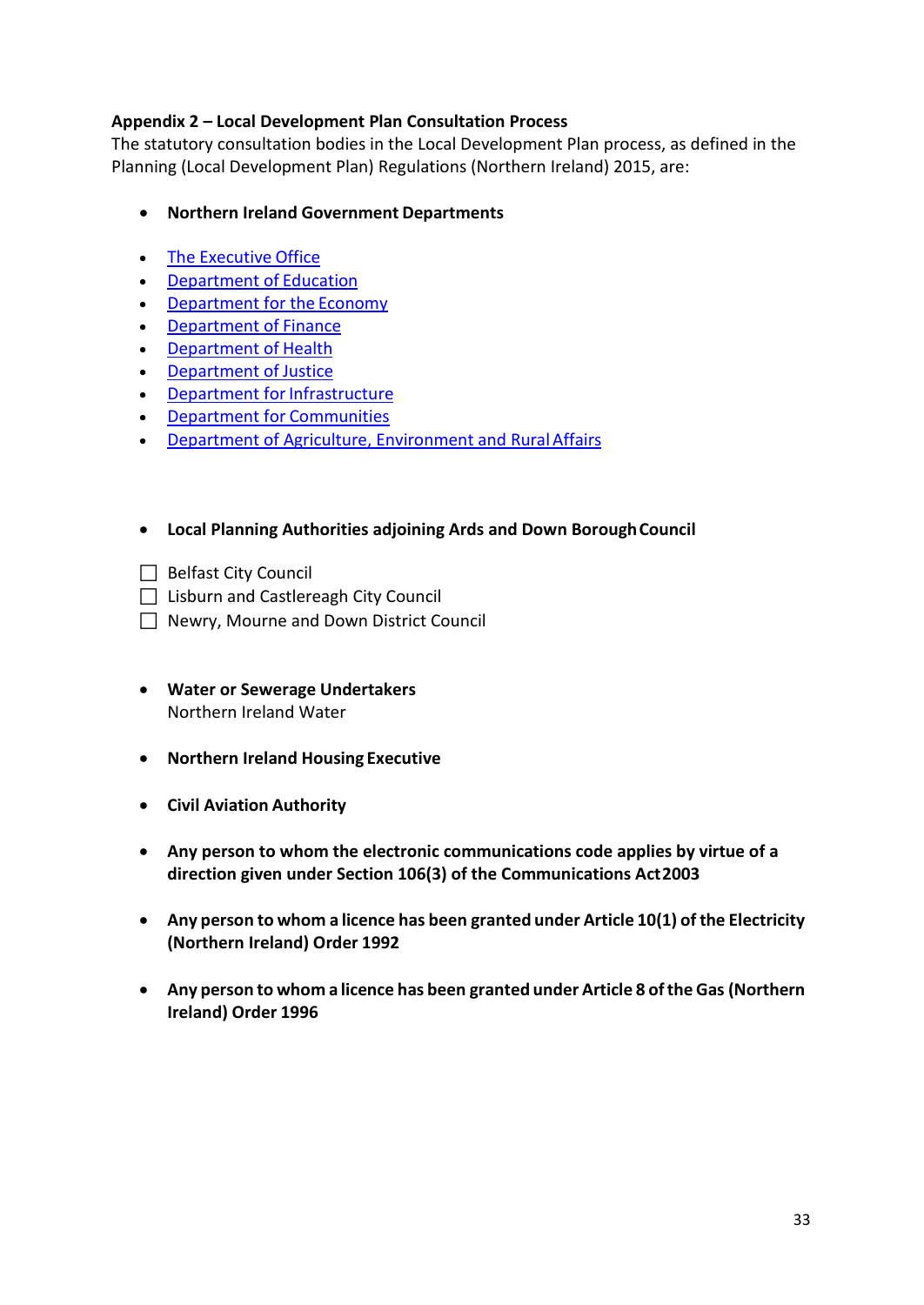## <span id="page-33-0"></span>**Appendix 3 – Development Management Consultation Process**

Planning Officers frequently need to obtain specialist advice to enable them to consider the potential impacts of a development proposal before determining a planning application. This is referred to as the consultation process. Consultation with statutory and non-statutory bodies should be carried out only when necessary to inform a planning decision.

Where the Council undertakes consultations on a planning application, the statutory consultee will be required to respond within 21 calendar days, or any other date as agreed in writing, after which the Council may determine the application whether or not a response has been received. In the case of applications which are subject to an Environmental Impact Assessment (EIA) the Council will not make a determination until 28 dayshavepassed.

Statutory consultees are those government bodies or other organisations with whom the Council must liaise, dependent upon the nature of the application. Schedule 3 of the Planning (General Development Procedure) Order (Northern Ireland) 2015 defines the statutory consultees and outlines the various circumstances where consultation must be carried out. These specific criteria/thresholds for consultation should be referred to. The 'Statutory Consultees' are listed in **bold** below – (updated to reflect the revised government departments), along with main contact bodies:

## **Department for Communities**

## **Department for Infrastructure;**

#### **The Health and Safety Executive for Northern Ireland (HSENI);**

**Department for Infrastructure;** Transport NI

**The Department for Regional Development (now Department for Infrastructure) orwater undertaker as defined under Article 13 of the Water and Sewerage Services (NI) Order 2006;**

Northern Ireland Water (NIW)

# **Licensed Aerodromes;**

Belfast International Airport George Best Belfast City Airport

# **Department of Agriculture, Environment and Rural Affairs (DAERA);**

Rivers Agency

**Department for the Economy; and**

#### **The Northern Ireland Housing Executive (NIHE)**